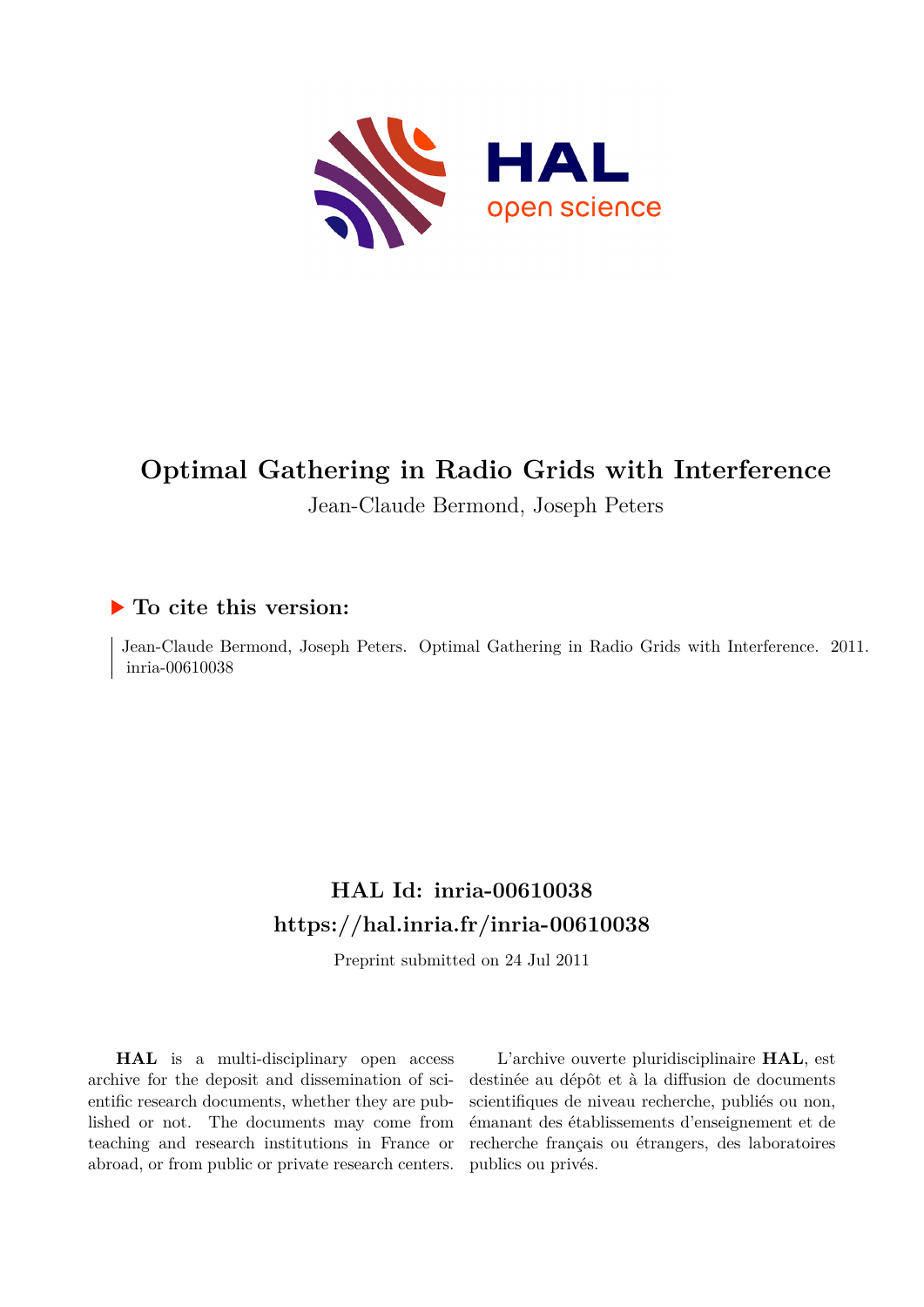#### OPTIMAL GATHERING IN RADIO GRIDS WITH INTERFERENCE

JEAN-CLAUDE BERMOND† AND JOSEPH G. PETERS‡

Abstract. We study the problem of gathering information from the nodes of a radio network into a central node. We model the network of possible transmissions by a graph and consider a binary model of interference in which two transmissions interfere if the distance in the graph from the sender of one transmission to the receiver of the other is  $d<sub>I</sub>$  or less. A round is a set of noninterfering transmissions. In this paper, we determine the exact number of rounds required to gather one piece of information from each node of a square two-dimensional grid into the central node. If  $d_I = 2k - 1$  is odd, then the number of rounds is  $k(N - 1) - c_k$  where N is the number of nodes and  $c_k$  is a constant that depends on k. If  $d_I = 2k$  is even, then the number of rounds is  $(k + \frac{1}{4})(N-1) - c'_k$  where  $c'_k$  is a constant that depends on k. The even case uses a method based on linear programming duality to prove the lower bound, and sophisticated algorithms using the symmetry of the grid and non-shortest paths to establish the matching upper bound. We then generalize our results to hexagonal grids.

Key words. Radio communication, interference, grids, gathering

AMS subject classifications. 68M12, 94A05, 90B18, 68M10

1. Introduction. In this paper, we study a problem suggested by France Telecom concerning the design of efficient strategies to provide Internet access using wireless devices (see [9]). Typically, several houses in a village need access to a gateway (a satellite antenna) to transmit and receive data over the Internet. To reduce the cost of the transceivers, multi-hop wireless relay routing is used. Information can be transmitted from a node to any node within distance  $d<sub>T</sub>$ . In this paper, we assume that  $d_T = 1$  and we will model the network of possible communications by a symmetric directed communication graph  $G = (V, E)$  in which the vertices represent the nodes (wireless devices) of the network and there is a pair of arcs, one arc in each direction, between two vertices if the corresponding nodes can communicate.

However, a transmission can interfere with reception at nodes that are close to the transmitter. If two transmissions are mutually non-interfering, we say that they are compatible. The goal is to provide efficient access by the users to the gateway within these interference constraints. We will use the term *round* to mean a time slot during which there can be only compatible transmissions or calls. We are interested in schedules that minimize the number of rounds (completion time).

Time is slotted and the network is assumed to be synchronous, so a one-hop transmission of one piece of information consumes one time slot (round). These hypotheses are strong and assume a centralized view. However, the values of the completion time that we obtain will give lower bounds for the corresponding real life values. Stated differently, if the value of the completion time is fixed, then our results will give upper bounds on the maximum possible number of users in the network.

In this paper, we will use a binary model of interference based on distance in the communication graph. Let  $d(u, v)$  denote the distance (that is, the length of a shortest

<sup>&</sup>lt;sup>†</sup>Projet MASCOTTE, I3S-CNRS/INRIA/Université de Nice-Sophia Antipolis, 2004 Route des Lucioles, BP 93, F-06902 Sophia Antipolis Cedex, France (Jean-Claude.Bermond@inria.fr). Supported by the ANR AGAPE, ANR GRATEL, and the Equipe Associée RESEAUXCOM of INRIA.

<sup>‡</sup>School of Computing Science, Simon Fraser University, Burnaby, British Columbia, Canada, V5A 1S6 (peters@cs.sfu.ca). Supported by the Equipe Associée RESEAUXCOM of INRIA and NSERC Canada.

<sup>§</sup>A preliminary version of this paper was presented at Algotel 2005.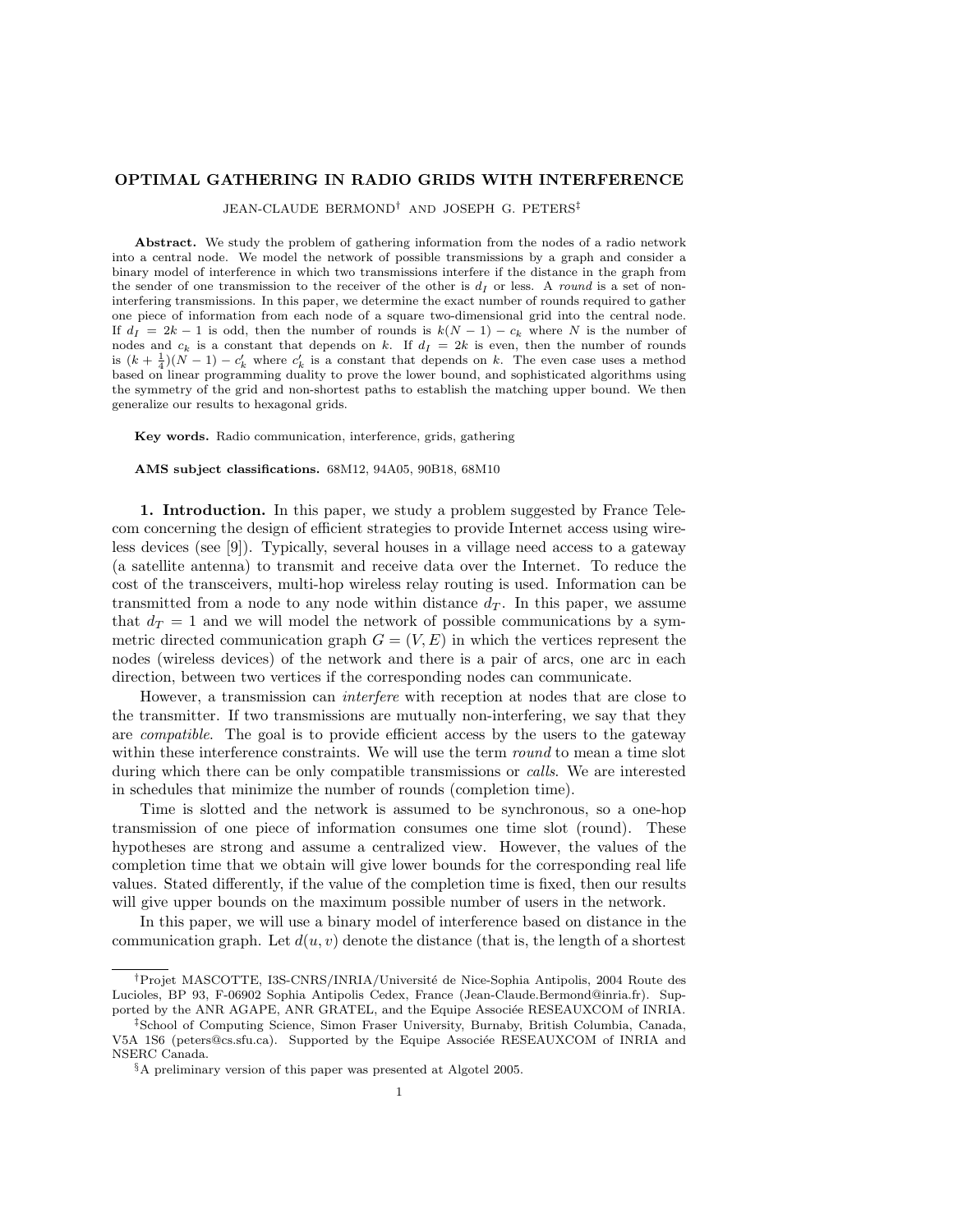path) between  $u$  and  $v$  in  $G$ . We assume that when a vertex  $u$  transmits, all vertices v such that  $d(u, v) \leq d_I$  are subject to interference from u's transmission. This model is a simplification of reality in which a node can be subject to interference from all of the other nodes, and models based on signal-to-noise ratio are more accurate. However, our model is more accurate than both the classical half duplex model of wired networks in which a vertex of a communication graph cannot transmit and receive at the same time, and the basic binary model  $(d<sub>I</sub> = 1)$  in which a vertex only experiences interference when one of its neighbours transmits. We assume that all vertices of G have the same interference range  $d_I$ ; in fact  $d_I$  is only an upper bound on the possible range of interference because obstacles can reduce the interference range.

Some authors consider models based on Euclidean distance, but these models do not take into account obstacles. In this paper, we consider square grids as models of urban situations. The distance in a grid is the rectilinear distance between the corresponding nodes in the Euclidean plane. Rectilinear distance is a good approximation to Euclidean distance when  $d_I$  is small, and this is usually the case in practice. Later, we will generalize our results to hexagonal grid graphs which provide an even better approximation to Euclidean distance and are a good model of cellular networks.

We study the problem of *gathering* one piece of information from each vertex into a central gateway vertex for transmission over the Internet. The inverse problem of gathering, in which each vertex receives a personalized piece of information from the central vertex, is called distribution or personalized broadcasting. When the graph is symmetric, the two problems are equivalent; the personalized broadcasting problem can be solved by reversing the order and directions of the transmissions in a gathering protocol. Indeed, if two calls  $(s, r)$  and  $(s', r')$  are compatible, then  $d(s, r') > d<sub>I</sub>$  and  $d(s', r) > d_I$ , so the reverse calls are also compatible. We assume that all pieces of information are of the same size, and that pieces of information cannot be concatenated, so each transmission involves one piece of information, which we call a message, and takes one time unit (round). The gathering problem then becomes one of organizing the transmissions into rounds of compatible calls so that the number of rounds is minimized.

A problem that is similar to ours appears in the context of sensor networks. (See [15] for an on-line list of references.) Each device in a sensor network collects data from its immediate environment and the information from all sensors needs to be gathered into a base station. A major goal in sensor network protocols is to minimize energy consumption and most research assumes that data can be combined (or aggregated) to reduce transmission costs. In contrast, our goal is to minimize time and we do not allow any combination of data. A model that is closer to ours is considered in [12]. The model includes reachability and interference constraints like our model, but there are a number of differences. The nodes in [12] have directional antennae and no buffering capacity whereas we assume omni-directional transmission and reception and allow buffering of messages. Furthermore, most of the results in [12] use an interference model in which each node can either send or receive a message in each time slot. This can be viewed as  $d_I = 0$  in our model. Under their assumptions, the authors give optimal (polynomial-time) gathering protocols for paths and tree networks. Their work has been extended to general graphs with unit-length messages in [13].

Gathering problems like the one that we study in this paper have received much recent attention. A survey can be found in [10]. A protocol for general graphs with an arbitrary amount of information to be transmitted from each vertex is presented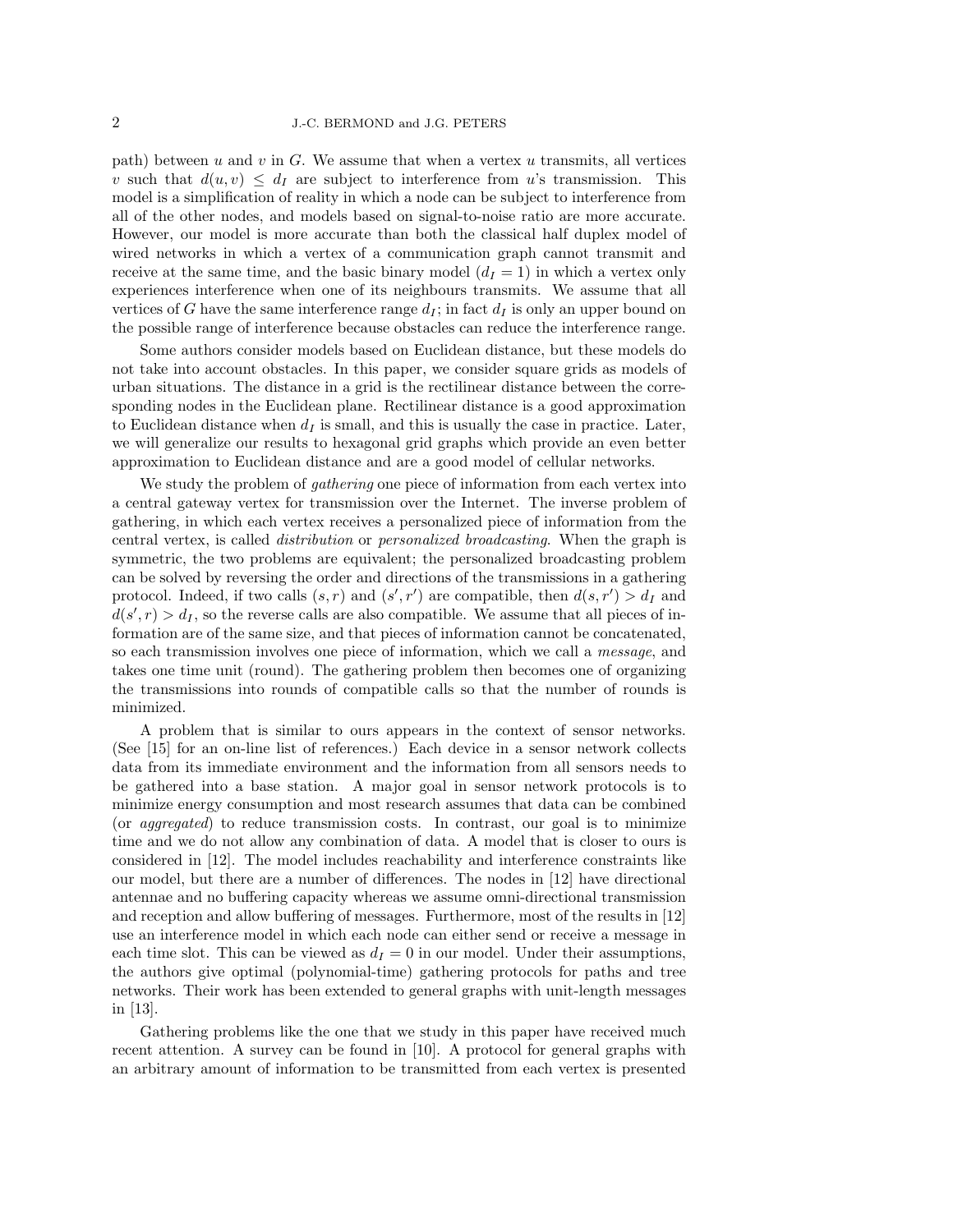in [3]. The protocol is an approximation algorithm with performance ratio at most 4. It is also shown in [3] that there is no fully polynomial time approximation scheme for gathering if  $d_I > d_T$ , unless  $P = \mathcal{NP}$ , and the problem is  $\mathcal{NP}$ -hard if  $d_I = d_T$ . If each vertex has exactly one piece of information to transmit, the problem is  $\mathcal{NP}$ hard if  $d_I > d_T$  [3] and if  $d_I = d_T = 1$  [17]. A modified version of the problem in which messages can be released over time is considered in [11] and a 4-approximation algorithm is presented. In [2], general lower bounds and protocols are given for  $d_T \geq 1$ for various networks such as trees and stars.

The one-dimensional version of the problem studied in this paper, that is, gathering into a designated vertex of a path, is considered in [1]. The problem is solved when the gateway vertex is at one end of the path and is partly solved when the gateway is in the centre of the path. Optimal protocols have also been designed for trees with  $d_I = 1$  in [8]. When no buffering is allowed, the problem has been solved for trees for  $d_I = 1$  [5] and for general  $d_I$  [4] (where a closed-form expression is given when all vertices have exactly one piece of information to transmit). For square grids with the gateway in the centre, a multiplicative 1.5-approximation algorithm is given in  $[18]$  and an additive  $+1$  approximation algorithm is given in  $[6]$ .

A model with continuous traffic demands and a symmetric interference condition is considered in [16] and systolic algorithms are given. In this model, the problem is to satisfy a flow demand in minimum time. The problem is shown to be related to an optimization problem called the round weighting problem and duality is used to find optimal solutions. The problem studied in [16] can be viewed as a relaxation of the problem that we study and we will extend their duality method to prove our lower bounds. Note that the interference condition in [16] is symmetric; two calls interfere if any two vertices, one from each call, are within distance  $d_I$ . The results for this continuous model have been used in [14] to obtain results for the grid with the gateway in any position, arbitrary traffic demands, and symmetric interference with  $d_I = 1$ .

In Section 3, we determine the exact number of rounds to gather one message from each vertex into the central gateway vertex of a square grid with  $N = n^2$  vertices and odd interference distance  $d_I = 2k-1$ . The first few values are  $N-1$  (the total number of messages to be gathered) when  $d_I = 1$ ,  $2(N-1)-4$  when  $d_I = 3$ , and  $3(N-1)-16$ when  $d_I = 5$ . In general, the number of rounds is  $k(N-1) - c_k$  where  $c_k$  is a constant that depends on  $k$ . We give a short direct proof of the lower bound. We establish the matching upper bound by providing a protocol and proving that it is correct. In Section 4, we determine the exact number of rounds to gather in a square grid with N vertices and even interference distance  $d_I = 2k$ . The first few values are  $\frac{5}{4}(N-1) - 1$ when  $d_I = 2$ ,  $\frac{9}{4}(N-1)-6$  when  $d_I = 4$ , and  $\frac{13}{4}(N-1)-20$  when  $d_I = 6$ . The general pattern is  $(k+\frac{1}{4})(N-1)-c'_k$  where  $c'_k$  is a constant that depends on k. The bounds for even  $d_I$  are considerably more difficult to prove than the bounds for odd  $d_I$ . We prove the lower bound by extending a method based on linear programming duality from [16]. The matching upper bound is established by giving a protocol and proving its correctness. In Section 5, we generalize our techniques to hexagonal grids. The next section contains definitions and notation. Early versions of some of the results in this paper were presented in [7].

**2. Definitions and Notation.** We assume that  $G = (V, E)$  is a square grid with  $N = n^2$  vertices. We will concentrate on the case when  $n = 2p + 1$  is odd and the vertices are arranged symmetrically around a central vertex  $v_0$  with  $p$  columns of vertices on either side of the vertical axis through  $v_0$  and p rows above and below the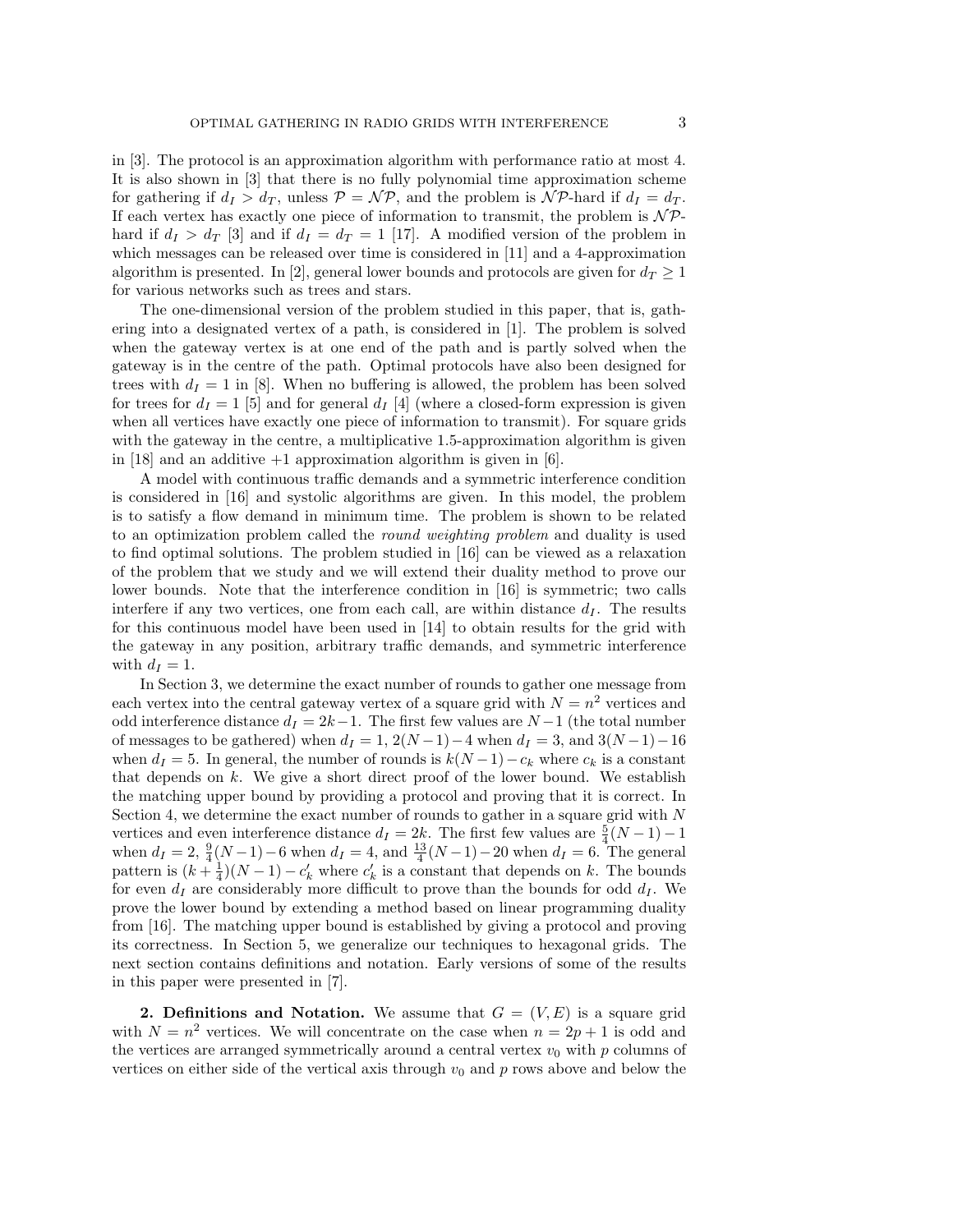horizontal axis through  $v_0$ . The vertices of the grid are labelled  $(x, y)$  with  $-p \le x \le p$ and  $-p \leq y \leq p$ , and the central vertex is  $v_0 = (0, 0)$ . The vertex  $(x, y)$  has four neighbours in G, namely the vertices  $(x, y \pm 1)$  and  $(x \pm 1, y)$ . We will use  $N_d$  to denote the number of vertices that are at distance exactly  $d$  from  $v_0$ . We have that  $N_0 = 1$ ,  $N_d = 4d$  for  $1 \le d \le p$ , and  $N_d = 4(2p + 1 - d)$  for  $p < d \le 2p$ .

We define the rotation  $\rho$  to be the one-to-one mapping  $\rho((x, y)) = (-y, x)$ , which corresponds to a rotation in the plane of  $\frac{\pi}{2}$  around the central vertex  $v_0$ . Similarly,  $\rho^2((x,y)) = (-x,-y)$  corresponds to a rotation of  $\pi$ , and  $\rho^3((x,y)) = (y,-x)$  corresponds to a rotation of  $\frac{3\pi}{2}$ . For a set S of vertices, we define  $\rho(S) = {\rho(v)|v \in S}$ . For an arc  $e = (u, v), \rho(e)$  is the arc  $(\rho(u), \rho(v))$ . Similarly, for a directed path P consisting of the sequence of vertices  $v_1, v_2, \ldots, v_h$ , we define  $\rho(P)$  to be the directed path  $\rho(v_1), \rho(v_2), \ldots, \rho(v_h)$ .

It will be useful to have names for various regions of the grid. We split the grid into four disjoint regions  $R_E$ ,  $R_N$ ,  $R_W$ , and  $R_S$ . Region  $R_E$  consists of the vertices  $(x, y)$ with  $0 < x \leq p$  and  $-x < y \leq x$ . The other regions are obtained by rotations, namely  $R_N = \rho(R_E), R_W = \rho(R_N) = \rho^2(R_E), \text{ and } R_S = \rho(R_W) = \rho^2(R_N) = \rho^3(R_E).$ 

In a radio network, a transmission is sent to all neighbours of the transmitter (at distance  $d_T = 1$  in this paper). However, only one copy of the message needs to reach  $v_0$ , so it is only necessary for one of the neighbours to forward the message. Thus, we can consider a transmission to be a call involving a single pair  $(s, r)$  where s is the sender and r the receiver of the message, and we can represent calls as arcs (arrows) in our figures. To be successful, a call should not interfere with any other calls that occur during the same time slot. As we said in the introduction, we will use a binary model of interference based on distance in the communication graph. When the distance  $d(s_i, r_j)$  between the sender of one call  $(s_i, r_i)$  and the receiver of a second call  $(s_j, r_j)$  is such that  $1 < d(s_i, r_j) \le d_I$ , then the transmission of  $s_i$  is too weak to be received by  $r_j$ , but it is strong enough to interfere with the reception of call  $(s_j, r_j)$  by  $r_j$ .

Several examples of interference are shown in Figure 1. In the figure, the calls  $(s_1, r_1)$  and  $(s_3, r_3)$  are compatible when  $d_I = 3$  and so are the calls  $(s_3, r_3)$  and  $(s_4, r_4)$ . All other pairs of calls are incompatible. For example, the call  $(s_1, r_1)$  does not interfere with reception at  $r_2$ , but  $(s_2, r_2)$  interferes with reception at  $r_1$ , so these calls are incompatible.



FIG. 1. Examples of interference for  $d_I = 3$ .

For both odd  $d_I = 2k - 1$  and even  $d_I = 2k$ , the *interference zone* consists of the vertices  $(x, y)$  at distance at most k from  $v_0$ , that is  $|x| + |y| \leq k$ . The interference zones are shown as shaded areas in Figure 2. For even  $d_I = 2k$ , the vertices at distance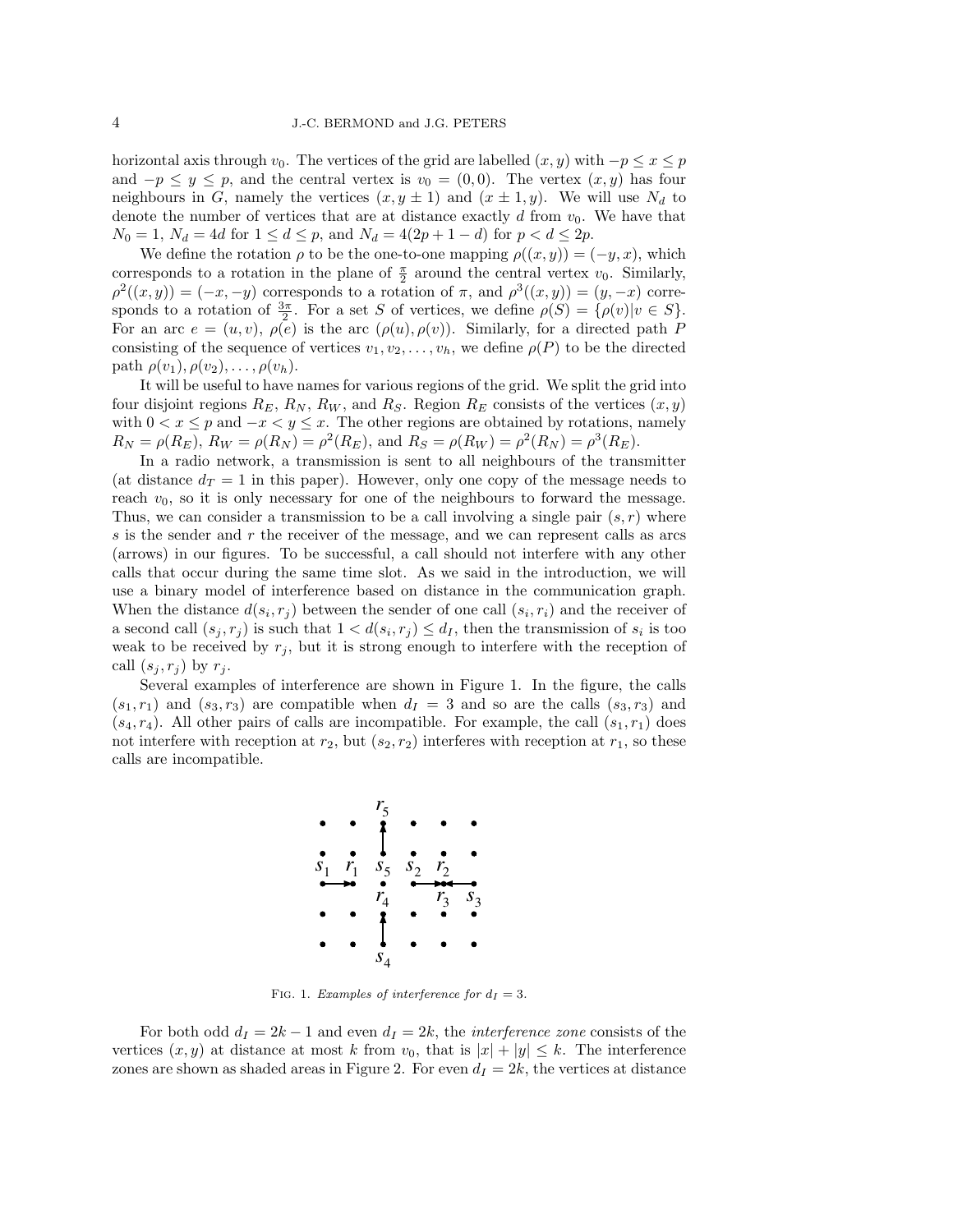$k+1$  from  $v_0$  define the *partial interference boundary* which is shown as a dashed box in Figure 2(b).



FIG. 2. Interference zones for (a)  $d_I = 3$ , (b)  $d_I = 4$ .

Figure 2 shows some of the possible calls around the central vertex  $v_0$ , which is represented by a large circle. In Figure 2(a),  $d_I = 3$  is odd. None of the calls shown in the shaded interference zone are compatible with each other, so at most one of these calls can be done at any given time. The situation is more complicated when  $d_I$  is even. In Figure 2(b),  $d_I = 4$ . All of the calls shown in the shaded interference zone interfere with each other as in the odd case, but the ways in which information can enter vertices on the boundary of the interference zone are more restricted. The largest subset of compatible calls from vertices on the partial interference boundary to vertices on the boundary of the interference zone is the subset of four calls shown with solid arrows. All other such calls can only be done two or three at a time.

3. Square Grids - Odd Interference Distance. In this section we assume a square grid with  $N = n^2$  vertices,  $n = 2p + 1$ , odd interference distance  $d_I = 2k - 1$ ,  $k \geq 1$ , and  $p \geq k$ .

THEOREM 1. Suppose that  $n = 2p + 1$  and  $d<sub>I</sub> = 2k - 1$  are odd and  $p \ge k$ . Then the number of rounds needed to gather in a square grid with  $N = n^2$  vertices is at least  $k(N-1) - c_k$ , where  $c_k = \frac{2k(k+1)(k-1)}{3}$  $\frac{1}{3}$ .

*Proof.* The message of each vertex at distance  $i > k$  from  $v_0$  must use k calls inside the interference zone, all of them pairwise interfering, to reach  $v_0$ . The message of each vertex at distance  $i \leq k$  from  $v_0$  must use i calls inside the interference zone. So, the total number of rounds is at least

 $\sum_{i=1}^{k} iN_i + k(N - \sum_{i=0}^{k} N_i) = k(N - 1) - \sum_{i=1}^{k} (k - i)N_i$ . Noting that  $N_i = 4i$  for  $1 \leq i \leq k$ , we get  $c_k = \sum_{i=1}^k (k-i)N_i = 4k \sum_{i=1}^k i - 4 \sum_{i=1}^k i^2 = \frac{2k(k+1)(k-1)}{3}$  $\frac{1}{3}$ .

Now we describe a protocol that achieves the bound of Theorem 1. The general idea is to organize the calls into stages of  $4k$  rounds. We say that a vertex is *active* if it has messages that need to be sent or forwarded to  $v_0$ . Otherwise it is called *dormant*. In each stage, we select four active vertices that are outside the interference zone and arranged symmetrically around  $v_0$  and four directed paths (*dipaths* connecting the selected vertices to  $v_0$ . Messages are forwarded along the four dipaths for 4k rounds. At the end of the stage, the four selected vertices become dormant, all other vertices on the four dipaths have sent one message and received another, and  $v_0$  has received four more messages. The dipaths are chosen in such a way that the calls in each round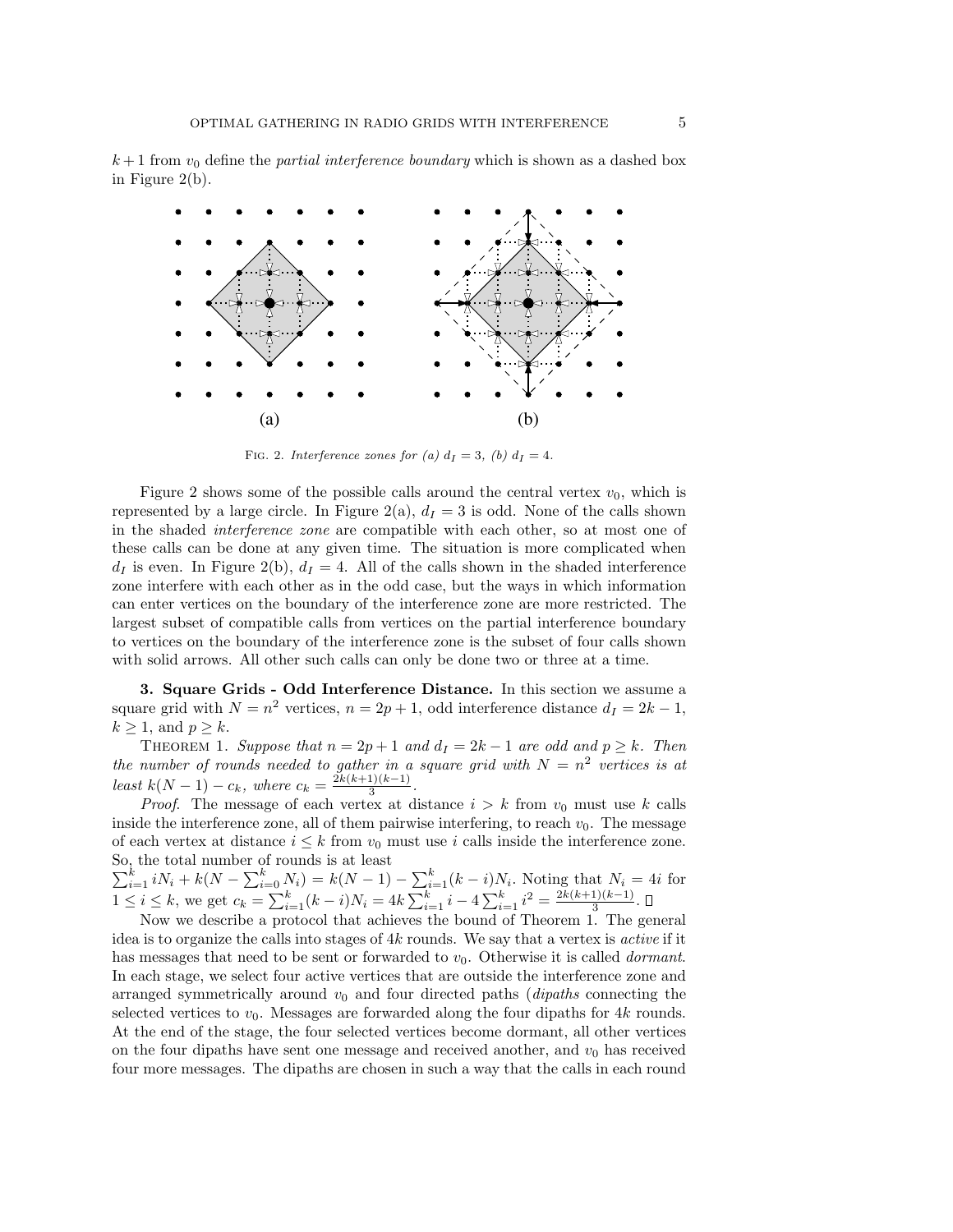are compatible. We iterate this procedure until the only remaining active vertices are inside the interference zone around  $v_0$ . Sequential calls inside the interference zone are then used to move the remaining messages into  $v_0$ .

Figure 3 shows two examples of stages, one with solid arrows and the other with dotted arrows. The labels indicate the rounds during which the calls are made. Stages are executed sequentially, so that at any given time, only one set of dipaths is being used. It is not hard to verify that the calls on the solid dipaths are compatible in each round. Similarly, the calls of the dotted dipaths are compatible. In general, dipaths in region  $R_E$  go towards the positive x axis and then along the axis to  $v_0$ . The dipaths in the three other quadrants are obtained by rotations.



FIG. 3. Gathering stages for  $d_I = 5$ .

THEOREM 2. Suppose that  $n = 2p + 1$  and  $d<sub>I</sub> = 2k - 1$  are odd and  $p \ge k$ . Then gathering in a square grid with  $N = n^2$  vertices can be completed in  $k(N - 1) - c_k$ rounds, where  $c_k = \frac{2k(k+1)(k-1)}{3}$  $\frac{1}{3}$  and this is optimal.

Proof. We define the dipaths to be used precisely by constructing a sequence of directed trees called gathering trees containing active vertices. Initially, all vertices are active and are included in the gathering tree. The initial tree consists of the arcs directed towards  $v_0$  along the four axes and the arcs directed towards  $v_0$  along the perpendicular lines inside each of the four regions. For region  $R_E$ , the tree contains the horizontal arcs  $((x, 0), (x + 1, 0)), 0 \le x < p$ , the vertical arcs  $((x, y), (x, y + 1)),$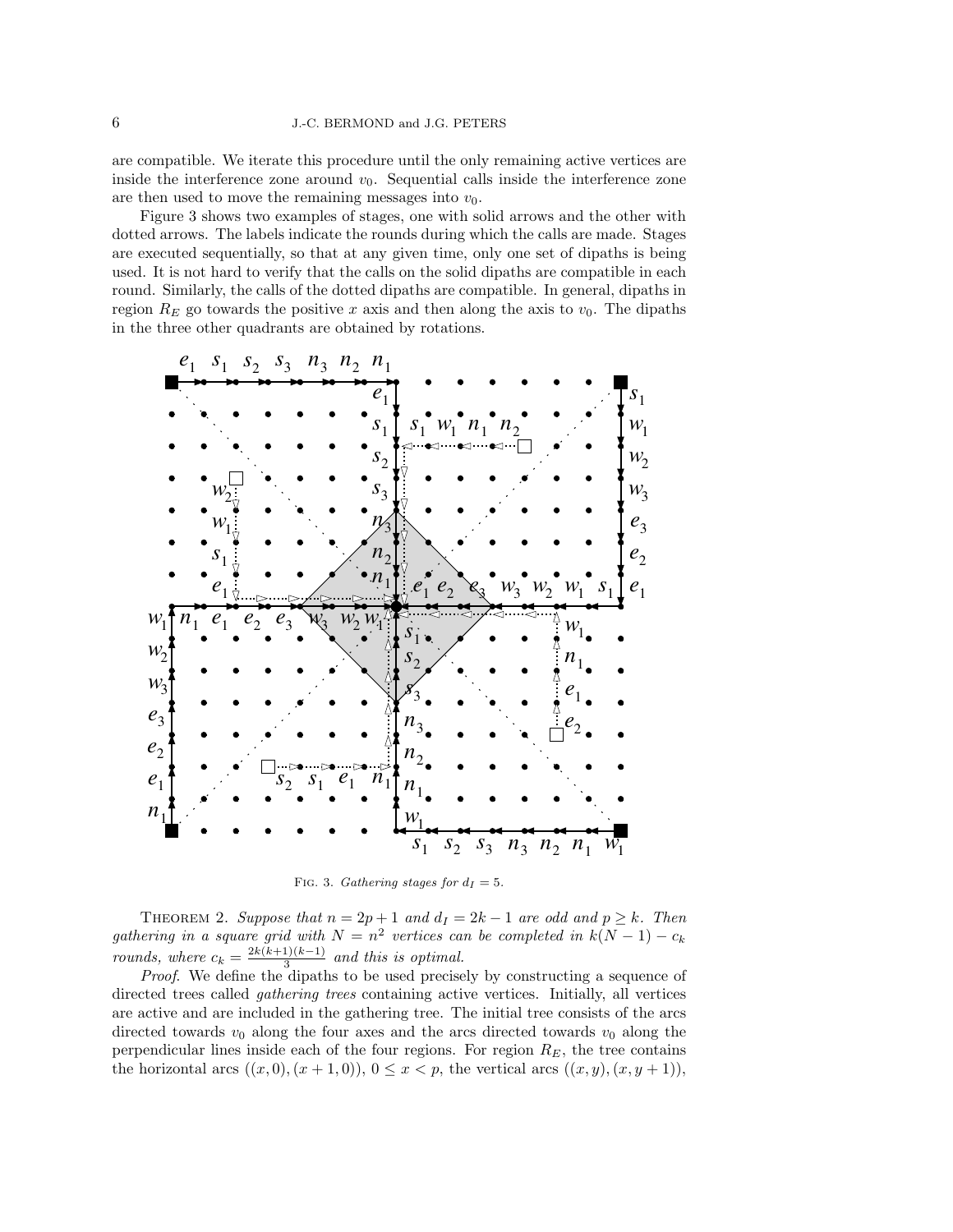$1 \le x \le p, 0 \le y < x$ , and the vertical arcs  $((x, y), (x, y + 1)), 2 \le x \le p, -x + 1 \le$  $y \le -1$ . The arcs in the other regions are obtained by rotations. Figure 4 shows a gathering tree for  $p = 6$  (and  $n = 2p + 1 = 13$ ). All arcs in the tree are directed towards  $v_0$ , but the arrowheads are omitted from Figure 4 (and some later figures) to simplify the diagram.



In each stage, we select a leaf  $v = (x, y)$  of the current gathering tree in the region  $R_E$  and outside the interference zone and its three rotated images  $\rho(v)$ ,  $\rho^2(v)$ , and  $\rho^3(v)$ . The calls are done for 4k rounds along the four dipaths  $P(v)$ ,  $\rho(P(v))$ ,  $\rho^2(P(v))$ , and  $\rho^3(P(v))$ ) where  $P(v)$  is the dipath in the gathering tree from v to  $v_0$ . After the stage, the four selected leaves become dormant and are deleted from the gathering tree. The other vertices on the dipaths (except  $v_0$ ) will have sent one message and received one message. So, all vertices remaining in the gathering tree will be active and will have exactly one message. After  $\frac{1}{4}(N - \sum_{i=0}^{k} N_i)$  stages of 4k rounds, all of the vertices outside of the interference zone will be dormant. It then takes  $\sum_{i=1}^{k} i N_i$  sequential calls inside the interference zone to move the remaining messages into  $v_0$ . This establishes the upper bound  $\sum_{i=1}^{k} iN_i + k(N - \sum_{i=0}^{k} N_i)$  on the number of rounds which matches the lower bound of Theorem 1.

Now we specify the rounds precisely for the stage when  $v = (x, y)$  and its rotated images are the selected leaves. First, suppose that  $y \geq 0$ . (The case  $y < 0$  is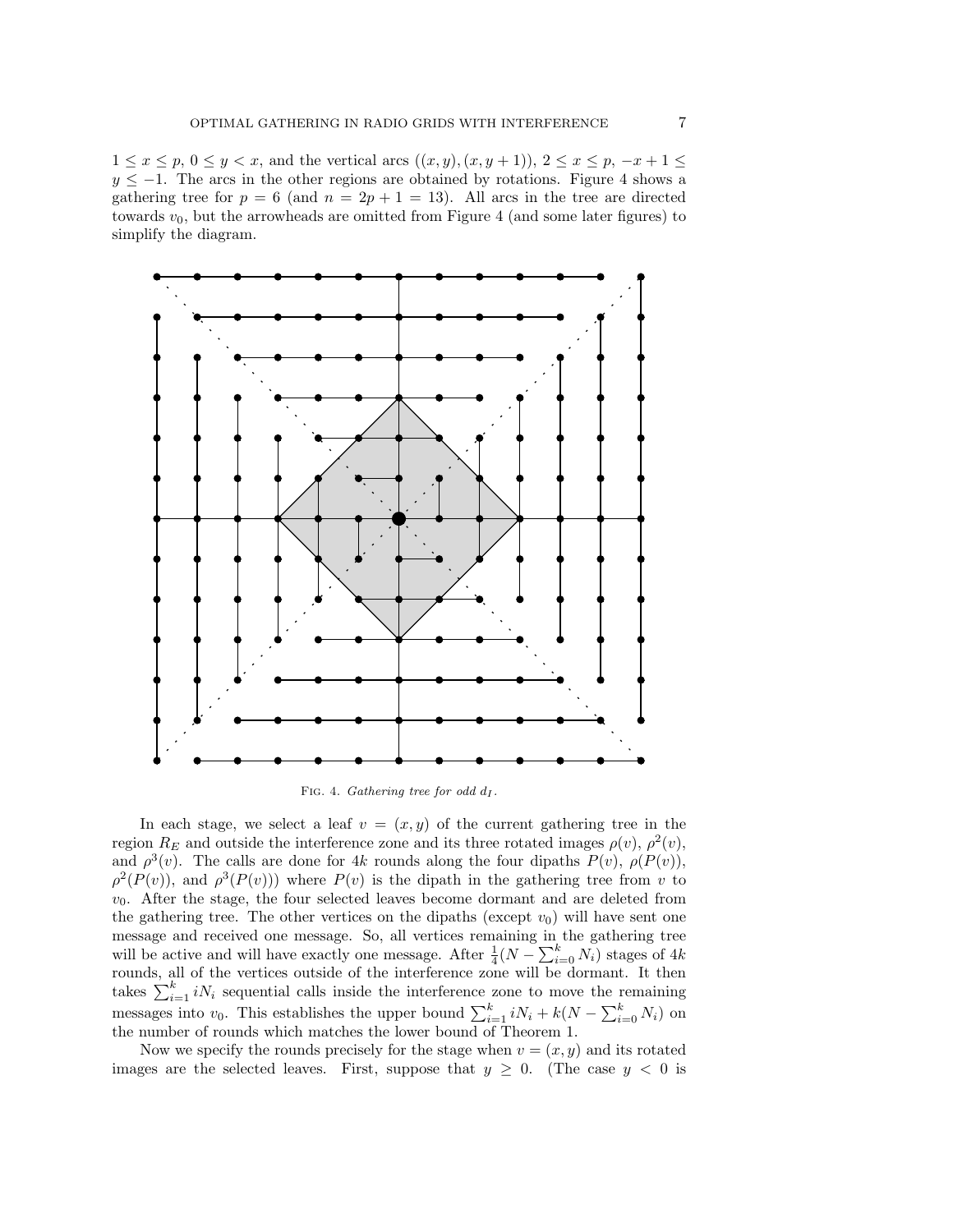similar and is discussed later.) The dipath  $P((x, y))$  consists of the y vertical arcs  $((x, z), (x, z - 1))$  for  $y \ge z > 0$ , followed by the x horizontal arcs  $((t, 0), (t - 1, 0))$  for  $x \geq t > 0$ . Each arc will be used by exactly one call during the stage and the call will be made during a round that depends on the distance of the arc from  $v_0$ . We label the 4k rounds of each stage with the labels  $e_i, n_i, w_i, s_i, 1 \leq i \leq k$ . We specify the labels for  $P((x, y))$  in the opposite direction to the dipath, that is, starting at  $v_0$  and working towards  $(x, y)$ . The first  $2k + 1$  labels are  $e_1, e_2, \ldots, e_k, w_k, w_{k-1}, \ldots, w_1, s_1$ . If the dipath has more than  $2k+1$  arcs, then the pattern is repeated until all arcs from  $v_0$  to  $(x, y)$  are labelled. According to this labelling, a call  $(s, r)$  on P that satisfies  $d(s, v_0) = d$  is labelled  $e_i$  if  $d \equiv i \pmod{2k+1}$  and  $1 \le i \le k$ ,  $w_{2k+1-i}$  if  $d \equiv i$ (mod  $2k + 1$ ) and  $k + 1 \le i \le 2k$ , and  $s_1$  if  $d \equiv 0 \pmod{2k + 1}$ .

To specify the labels for the three rotated dipaths, we associate a one-to-one mapping  $\omega$  with the rotation  $\rho$ . The mapping  $\omega$  acts on the labels of the arcs as follows:  $\omega(e_i) = n_i$ ,  $\omega(n_i) = w_i$ ,  $\omega(w_i) = s_i$ , and  $\omega(s_i) = e_i$ . So, if arc e in  $P(v)$ is labelled l, then arc  $\rho(e)$  in the rotated dipath  $\rho(P(v))$  is labelled  $\omega(l)$ . For example, the arcs of  $\rho(P(x, y))$  starting at  $v_0$  are labelled with the repeating pattern  $n_1, n_2, \ldots, n_k, s_k, s_{k-1}, \ldots, s_1, e_1$ . Figure 3 shows the dipaths (solid arrows) and labels for  $v = (x, y) = (7, 7), k = 3$ , and  $d<sub>I</sub> = 2k - 1 = 5$ .

To finish the proof, we have to show that there is no interference among the  $4(x + y)$  calls in the stage. Two calls can only interfere if they have the same label (i.e., they are made in the same round). Suppose that two calls  $(s, r)$  and  $(s', r')$  have the same label. We will show that our labelling scheme ensures that  $d(s, s') \geq 2k + 1$ so the two calls are compatible.

Case 1: the two calls are on the same dipath. Since the dipath is a shortest path and the repeated sequence of labels has length  $2k + 1$ , the distance between s and s' is  $2k + 1$ .

Case 2:  $(s, r)$  is on the dipath P and  $(s', r')$  is on  $\rho^2(P)$ . If  $d(s, v_0) \geq 2k + 1$  or  $d(s',v_0) \geq 2k+1$ , then  $d(s,s') \geq 2k+1$  and the calls are compatible, so the only possibility for conflicts is when  $d(s, v_0) \leq 2k$  and  $d(s', v_0) \leq 2k$ . If both calls are labelled  $e_i$ , then  $d(s, v_0) = i$ ,  $d(s', v_0) = 2k + 1 - i$ , and  $d(s, s') = 2k + 1$ . If both calls are labelled  $w_i$ , then  $d(s, v_0) = 2k + 1 - i$ ,  $d(s', v_0) = i$ , and  $d(s, s') = 2k + 1$ . The proof for the pair of dipaths  $\rho(P)$  and  $\rho^3(P)$  is similar.

Case 3:  $(s, r)$  is on P and  $(s', r')$  is on  $\rho(P)$ . (The proofs for other pairs of dipaths that differ by a rotation of  $\frac{\pi}{2}$  are similar.) If  $x \leq k$ , then  $d(s, v_0) \leq 2k$ (because  $-x < y \leq x$  in region  $R_E$ ), and there are no common labels on the two dipaths. Otherwise the only possible common labels are  $s_1$  and  $e_1$ .

Subcase  $\Im(a)$ :  $k+1 \leq x \leq 2k$ . The dipaths are of length at most 4k and there is at most one call labelled  $s_1$  on P and at most one call labelled  $\omega(s_1) = e_1$  on  $\rho(P)$ . If there is a call  $(s, r)$  labelled  $s_1$  on P, then the coordinates of s are  $x_s = x$  and  $y_s = 2k + 1 - x$ , while the only call  $(s', r')$  labelled  $s_1$  on  $\rho(P)$  has  $x_{s'} = -(2k - x)$ and  $y_{s'} = x$ . Therefore,  $d(s, s') = x + (2k - x) + x - (2k + 1 - x) = 2x - 1 \ge 2k + 1$ , as  $x \geq k+1$ . If there is a call  $(s', r')$  labelled  $e_1$  on  $\rho(P)$ , then the coordinates of  $s'$  are  $y_{s'} = x$  and  $x_{s'} = -(2k+1-x)$ , and  $d(s', v_0) = 2k+1$ , so the call  $(s, r)$ labelled  $e_1$  with  $s = (1,0)$  has  $d(s', s) = 2k + 2$ . If there is a second call  $(s'', r'')$ labelled  $e_1$  on P, then its coordinates are  $x_{s''} = x$  and  $y_{s''} = 2k + 2 - x$ , and  $d(s'', s') = x + (2k + 1 - x) + x - (2k + 2 - x) = 2x - 1 \geq 2k + 1.$ 

Subcase  $\mathcal{S}(b): x \geq 2k+1$ . The sending vertices of all arcs labelled  $s_1$  on P are at distance at least  $2k + 1$  from all vertices of  $\rho(P)$ , so there are no conflicts. Similarly, the senders of all arcs labelled  $e_1$  on  $\rho(P)$  are at distance at least  $2k+1$  from P.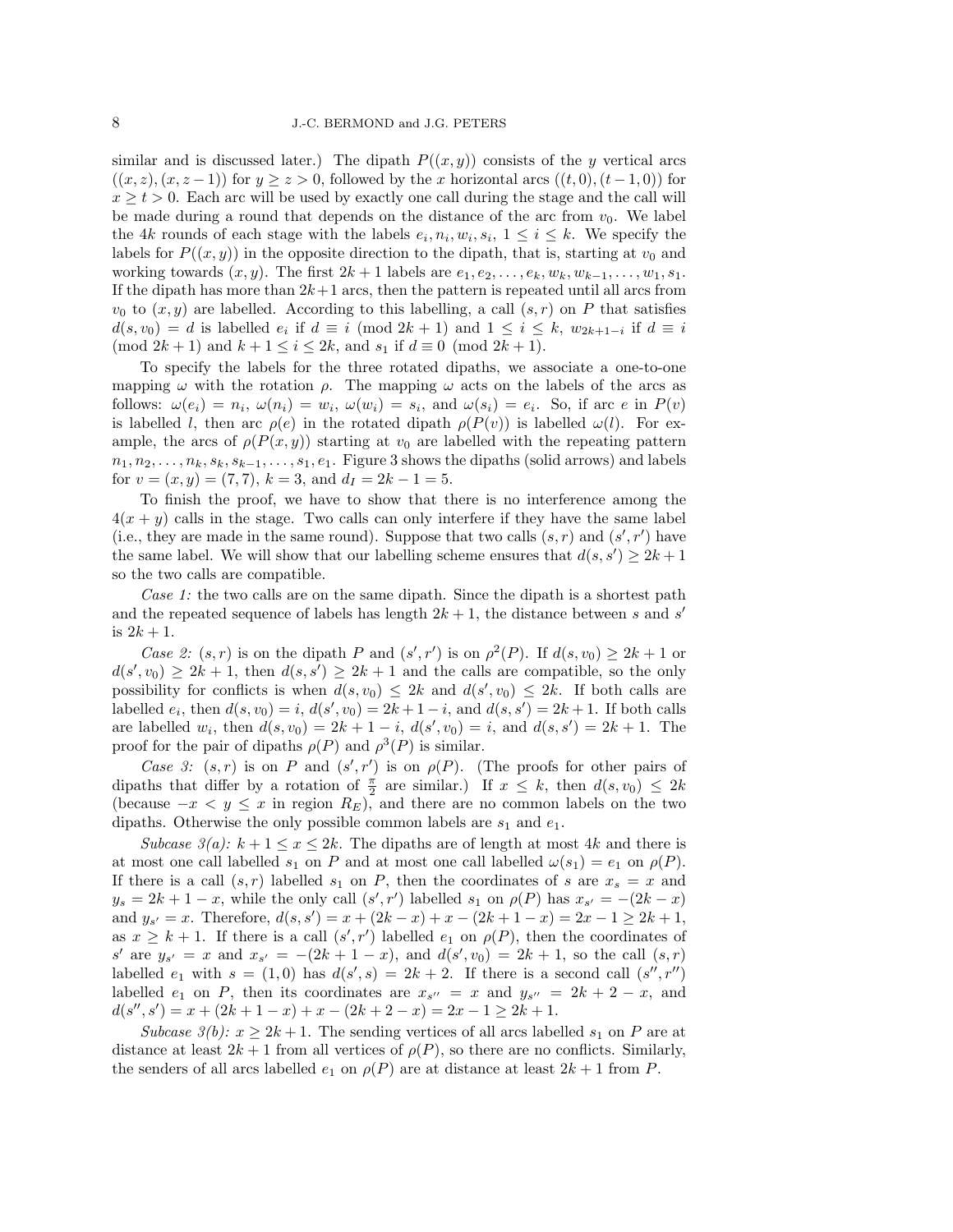

The proof for the case  $y < 0$  is similar to the case  $y \ge 0$ . The only difference is that the label  $s_1$  is replaced by  $n_1$  in the pattern of  $2k + 1$  labels for dipath P, and corresponding changes are made in the rotated dipaths. Figure 3 shows the dipaths (dotted arrows) and labels for  $v = (x, y) = (5, -4)$ ,  $k = 3$ , and  $d<sub>I</sub> = 2k - 1 = 5$ .  $\Box$ 

4. Square Grids - Even Interference Distance. In this section, we assume a square grid with  $N = n^2$  vertices,  $n = 2p + 1$ , even interference distance  $d_I = 2k$ ,  $k \geq 1$ , and  $p \geq k+1$ . Both the protocol and the proof of the lower bound for even  $d_I$  are more complicated than for odd  $d_I$  because the interference pattern is more complicated. Some of the differences can be seen by comparing Figures 4 and 5. When  $d_I = 2k-1$  is odd, as it is in Figure 4, we only have to distinguish between calls inside the shaded *interference zone* bounded by vertices  $(x, y)$  at distance k from  $v_0$  and calls outside the interference zone. When  $d<sub>I</sub> = 2k$  is even, there are four zones as shown in Figure 5. (Note that the paths in the gathering tree in Figure 5 are directed towards  $v_0$  but the arrowheads are omitted to simplify the diagram.) The behaviour inside the darkly-shaded interference zone and in the area outside of the square bounded by vertices with  $|x| \geq k+1$  and  $|y| \geq k+1$  is the same as when  $d_I$  is odd. The interference patterns for calls originating on the partial interference boundary defined by vertices at distance  $k+1$  from  $v_0$  (shown as a dashed box in Figure 5) are different and affect both the lower bound and the protocol. Calls originating outside the partial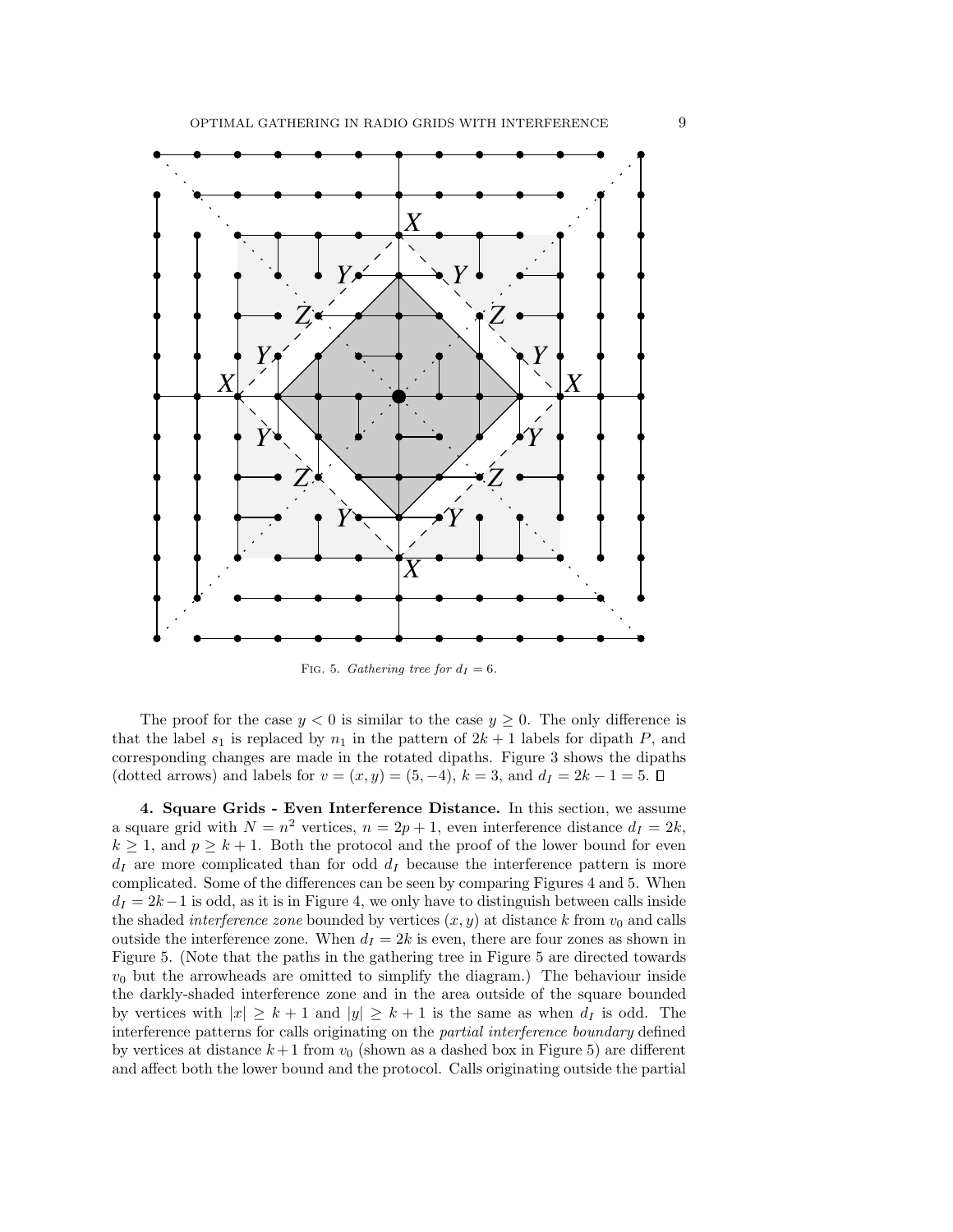interference boundary but inside the square with  $|x| \geq k+1$  and  $|y| \geq k+1$  (the lightly shaded area of Figure 5) do not affect the lower bound, but the gathering tree must be modified to avoid interference. The labels  $X, Y$ , and  $Z$  in Figure 5 will be explained later.

In the previous section, we gave a short direct proof of a lower bound when  $d_I$  is odd. We have not found a convincing direct proof of a lower bound when  $d_I$  is even because of the large number of cases that must be argued. We will use a different method based on linear programming duality to prove a lower bound when  $d_I$  is even. Our method is based on a proof technique that was introduced in [16] to solve bandwidth allocation problems in radio networks with continuous traffic demands. The continuous gathering problem in [16] is a special case that can be formulated as a linear programming problem. The solution of the linear programming problem gives an upper bound on the gathering time. The solution of the dual linear programming problem gives a lower bound on the time to gather information into the central vertex  $v_0$ . Our problem is different in that each vertex only sends one piece of information to  $v<sub>0</sub>$  and we seek an integral solution that minimizes the number of rounds. However, we can extend the technique of [16] to provide tight lower bounds for our problem.

A feasible solution for our gathering problem in a grid  $G = (V, E)$  consists of a set of dipaths to  $v_0$ , one dipath  $P(v)$  from each  $v \in V$ ,  $v \neq v_0$ , and an ordered sequence of rounds that specifies the calls. For each dipath  $P(v)$ , the sequence of rounds must contain a subsequence that includes the arcs of  $P(v)$  in the order that they occur on  $P(v)$ . This is necessary to allow the message of v to reach  $v_0$ . We want to find an optimal feasible solution that minimizes the total number of rounds.

Let  $\mathscr{R} = \{R_1, R_2, \ldots, R_r\}$  be the set of all possible different rounds, where a round is any set of compatible calls in  $G = (V, E)$ . Note that  $\mathscr R$  can be exponential in size. A gathering protocol uses a sequence of rounds from  $\mathscr{R}$ . Typically, a protocol will use only a small subset of  $\mathcal R$  and may use some  $R_i$  more than once. Let  $\mathcal P$  =  ${P(v)|v \in V, v \neq v_0}$  be a set of dipaths and let  $T_{\mathscr{P}}$  be the minimum number of rounds to complete gathering using  $\mathscr{P}$ . We want to determine the minimum time  $T$ over all possible sets of dipaths  $\mathscr{P}$ , that is  $T = \min_{\mathscr{P}} T_{\mathscr{P}}$ .

To obtain a lower bound, it suffices to consider a relaxed version of the problem in which we concentrate on the structure of the rounds and ignore their order in the sequence. In particular, the number of rounds containing each arc e must be at least as large as the number of dipaths containing e. This condition is necessary so that all messages that need to traverse arc e can do so.

Let  $\pi_{\mathscr{D}}(e)$  denote the number of dipaths of a set  $\mathscr{P}$  that contain arc  $e \in E$ . A feasible solution of the relaxed problem for a given set  $\mathscr P$  is a set of integers  $W_{\mathscr{P}} = \{w_i | 1 \leq i \leq r\}$ , where  $w_i$  is the number of times that round  $R_i$  is used in the solution. Let  $\mathcal{R}_e = \{i | e \in R_i\}$ . Then the number of times that an arc  $e \in E$  is used in the solution is  $\eta_{W}(e) = \sum_{i \in \mathcal{R}_e} w_i$ . We want to find a solution with the minimum total number of rounds such that the number of rounds containing each arc  $e$  is at least as large as the number of dipaths containing e. In order to use linear programming duality, we need to further relax our problem to allow non-integer solutions  $W_{\mathscr{P}}$ . With this further relaxation, we can now state the relaxed problem for a given set of dipaths  $\mathscr P$  as:

Minimize 
$$
S_{\mathscr{P}} = \sum_{i=1}^{r} w_i
$$
 subject to  $(\forall e \in E) \eta_W(e) \geq \pi_{\mathscr{P}}(e)$ .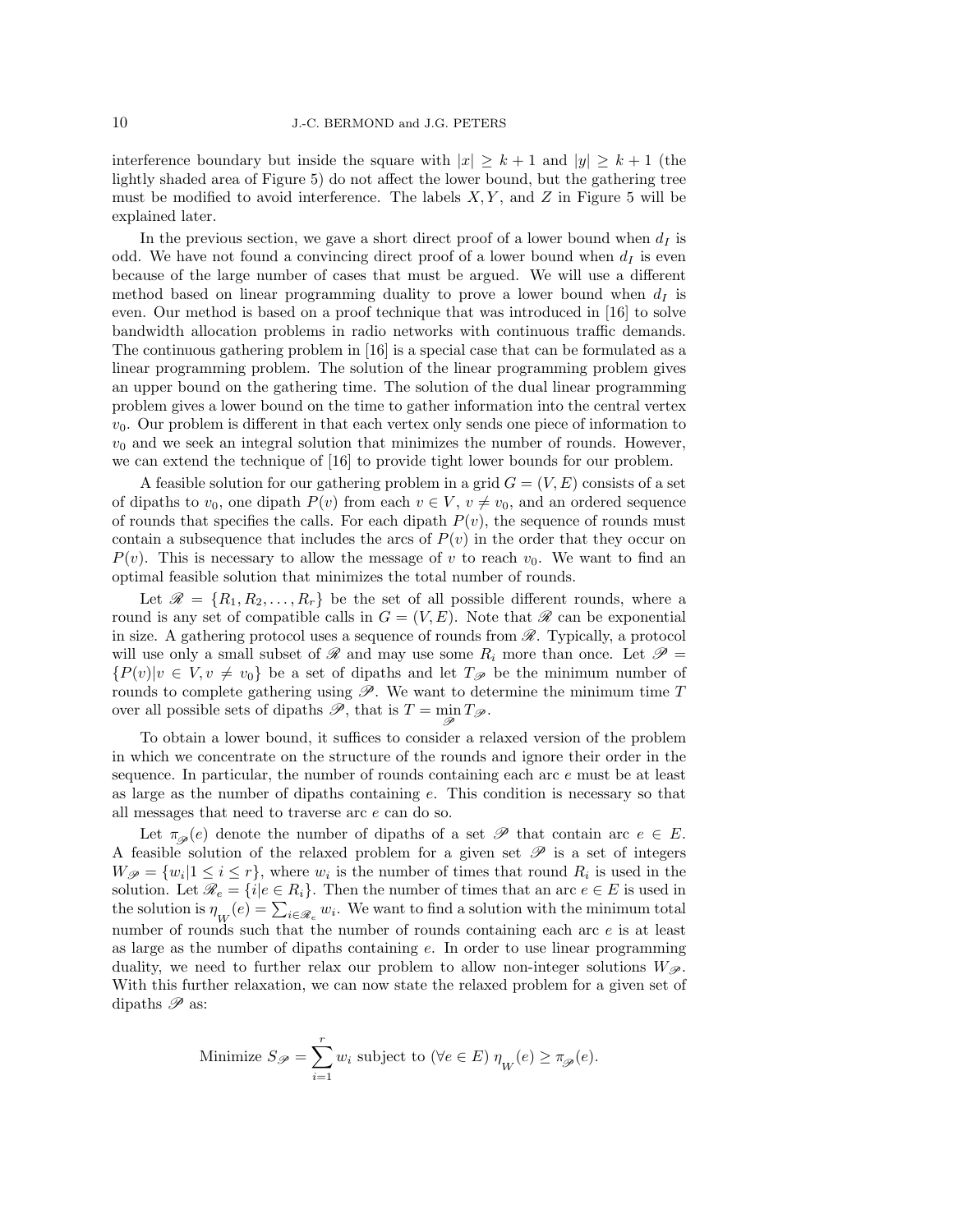We can express this problem in terms of matrices as:

Minimize 
$$
S_{\mathcal{P}} = \mathbf{1} \cdot W^T
$$
 subject to  $R \cdot W^T \geq \Pi_{\mathcal{P}}^T$ ,

where  $W^T$  is the column vector  $[w_1, w_2, \ldots, w_r]^T$ ,  $\Pi_{\mathscr{P}}^T$  is the column vector  $[\pi_{\mathscr{P}}(e_1),$  $\pi_{\mathscr{P}}(e_2), \ldots, \pi_{\mathscr{P}}(e_{|E|})]^T$ , 1 is the vector  $[1, 1, \ldots, 1]$  of length r, and R is the binary matrix with  $|E|$  rows corresponding to the arcs of  $G, r$  columns corresponding to the rounds of  $\mathscr{R}$ , and a 1 in row j and column i if arc  $e_j$  is used in  $R_i$ .

The dual problem has the form:

Maximize 
$$
S_{\mathcal{P}}^D = \Pi_{\mathcal{P}} \cdot \Lambda^T
$$
 subject to  $R^T \cdot \Lambda^T \leq \mathbf{1}^T$ ,

where  $R^T$  is the transpose of matrix R,  $\mathbf{1}^T$  is the column vector  $[1, 1, \ldots, 1]^T$  of length r, and the solution  $\Lambda = [\lambda(e_1), \ldots, \lambda(e_{|E|})]$  is a vector of weights on the arcs of E with  $0 \leq \lambda(e) \leq 1$ ,  $\forall e \in E$ . The weight  $\lambda(e)$  can be viewed as the cost (fraction of a round) to move a message across the arc  $e$  in a dipath. The dual problem can also be expressed as:

Maximize 
$$
S_{\mathscr{P}}^D = \sum_e \pi_{\mathscr{P}}(e)\lambda(e)
$$
 subject to

$$
(\forall R_i \in \mathcal{R}) \sum_{e \in R_i} \lambda(e) \le 1. \tag{*}
$$

By linear programming duality, we have  $S_{\mathscr{P}}^D = S_{\mathscr{P}}$ . Furthermore,  $S_{\mathscr{P}} \leq T_{\mathscr{P}}$  because  $S_{\mathscr{P}}$  is an upper bound for a relaxed version of our gathering problem. Therefore, a lower bound on  $S^D_{\mathscr{P}}$  for all feasible sets  $\mathscr{P}$  is a lower bound on the time  $T = \min_{\mathscr{P}} T_{\mathscr{P}}$ for our gathering problem.

Let  $\tau_{\mathscr{P}}(v) = \sum_{e \in P(v)} \lambda(e)$ . Then  $S_{\mathscr{P}}^D = \sum_{e} \pi_{\mathscr{P}}(e) \lambda(e) = \sum_{v} \tau_{\mathscr{P}}(v)$ . Intuitively,  $\tau_{\mathscr{P}}(v)$  is the cost (in rounds) to move a message from v to  $v_0$  along the dipath  $P(v) \in \mathscr{P}$ and  $\tau_{\min}(v) = \min_{\mathscr{P}} \tau_{\mathscr{P}}(v)$  is the minimum cost to move a message from v to  $v_0$  along any dipath. For any set of values  $\{\lambda(e_1), \lambda(e_2), \ldots, \lambda(e_{|E|})\}$  satisfying constraint  $(*)$ , we have

$$
T \ge \sum_{v} \tau_{\min}(v). \tag{**}
$$

The lower bound method works for both even and odd  $d<sub>I</sub>$ . The application of the method is considerably simpler for odd  $d_I$  than for even  $d_I$ , and is also easier to explain because we can appeal to the direct proof of Theorem 1 for intuition. So, we will give a second proof of Theorem 1 to illustrate the application of the method. Then we will use it to prove a lower bound for the more complicated even case.

Let us apply this method for odd  $d_I = 2k - 1$ . Choose  $\lambda(e) = 1$  for each arc  $e = (s, r)$  inside the interference zone with  $1 \leq d(s, v_0) \leq k$  and  $d(r, v_0) = d(s, v_0) - 1$ , and choose  $\lambda(e) = 0$  for all other arcs. Since all calls inside the interference zone interfere with each other, at most one arc with  $\lambda(e) = 1$  can be used in a round, and constraint  $(*)$  is satisfied. Now, for a vertex v inside the interference zone with  $d(v, s_0) = i \leq k$ , any dipath from v to  $v_0$  uses at least i arcs with  $\lambda(e) = 1$  and so  $\tau_{\min}(v) \geq i$ . For a vertex v with  $d(v, v_0) \geq k$ , any dipath from v to  $v_0$  uses at least k arcs with  $\lambda(e) = 1$  and so  $\tau_{\min}(v) \geq k$ . Therefore, using (\*\*), we have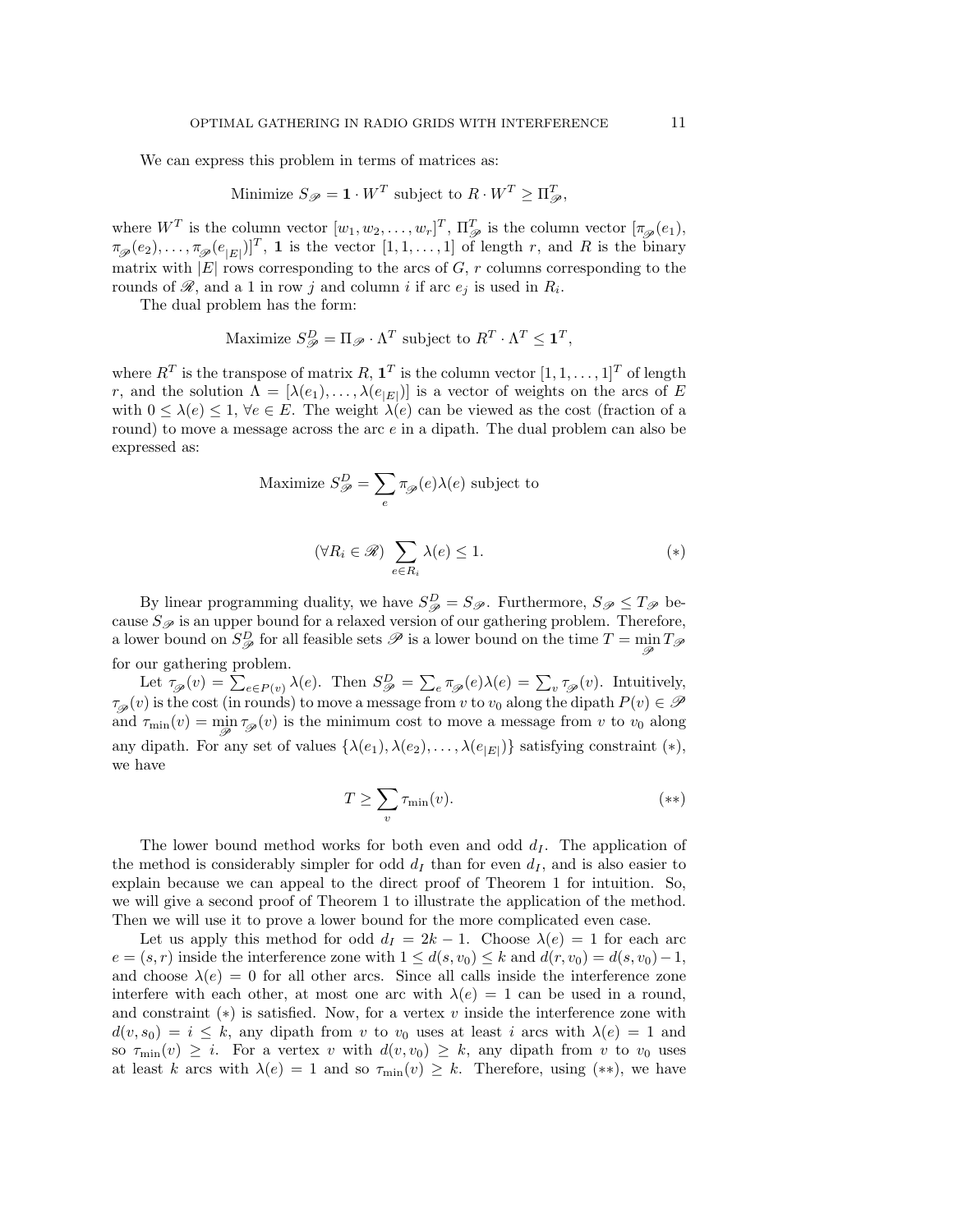$T \geq \sum_{v} \tau_{\min}(v) \geq \sum_{i=1}^{k} i N_i + k(N - \sum_{i=0}^{k} N_i)$  which matches the lower bound of Theorem 1.

Before we apply the method for even  $d_I$ , we need to distinguish among three types of vertices on the partial interference boundary (i.e., at distance  $k+1$  from  $v_0$ ). These three types of vertices are labelled  $X$ ,  $Y$ , and  $Z$  in Figures 5 and 6. There are four vertices of type X:  $v = (k+1,0)$ , and  $\rho(v), \rho^2(v)$ , and  $\rho^3(v)$ . For  $k \geq 2$ , there are eight vertices of type Y:  $v = (k, 1)$ ,  $v' = (k, -1)$ , and their rotated images. If  $k = 1$ , there are only four vertices of type Y:  $(1, 1)$  and its three rotated images. If  $k > 2$ , then all of the  $4k - 8$  other vertices on the partial interference boundary are of type Z. Now, for even  $d_I = 2k \geq 2$ , we get the following lower bound:



Fig. 6. Weights for even interference distance lower bound.

THEOREM 3. Suppose that  $n = 2p+1$  is odd,  $d<sub>I</sub> = 2k \ge 2$  is even, and  $p \ge k+1$ . Then the number of rounds needed to gather in a square grid with  $N = n^2$  vertices is at least  $(k + \frac{1}{4})(N - 1) - c'_k$ , where  $c'_k = \frac{k(k+1)(4k-1)}{6} - \min\{1, k-1\}$ .

*Proof.* The lower bound follows with the following choices for  $\lambda(e)$  (see Figures 5) and 6). Choose  $\lambda(e) = 1$  for each arc e inside the interference zone that is directed towards  $v_0$  (i.e.,  $e = (s, r)$  with  $1 \leq d(s, v_0) \leq k$  and  $d(r, v_0) = d(s, v_0) - 1$ ). For each of the four arcs  $(s, r)$  directed towards  $v_0$  with sender s of type X (and  $d(r, v_0) = k$ ), choose  $\lambda(e) = \frac{1}{4}$ . For the arcs with sender of type Y, choose  $\lambda(e) = \frac{3}{8}$  if the arc is directed towards  $v_0$  (i.e.,  $d(r, v_0) = k$ ), and  $\lambda(e) = \frac{1}{8}$  if the arc is directed away from  $v_0$   $(d(r, v_0) = k + 2)$ . Finally, if an arc has a sender of type Z, choose  $\lambda(e) = \frac{1}{2}$  if the arc is directed towards  $v_0$   $(d(r, v_0) = k)$ , and  $\lambda(e) = \frac{1}{4}$  if the arc is directed away from  $v_0$   $(d(r, v_0) = k + 2)$ . All other arcs have  $\lambda(e) = 0$ .

CLAIM 4. Constraint (\*) is satisfied for these values of  $\lambda(e)$ .

*Proof of the claim.* Every arc inside the interference zone with  $\lambda(e) = 1$  is directed towards  $v_0$  and any call that uses such an arc conflicts with any call from a sender on or inside the partial interference boundary. So, a round can use at most one arc with  $\lambda(e) = 1$  and if it uses one such arc then it uses no other arc  $e'$  with  $\lambda(e') > 0$ . Thus, constraint (∗) is satisfied for such a round.

The only arcs outside the interference zone with  $\lambda(e) > 0$  are those with senders on the partial interference boundary. All such arcs have  $\lambda(e) \leq \frac{1}{2}$ , so any round using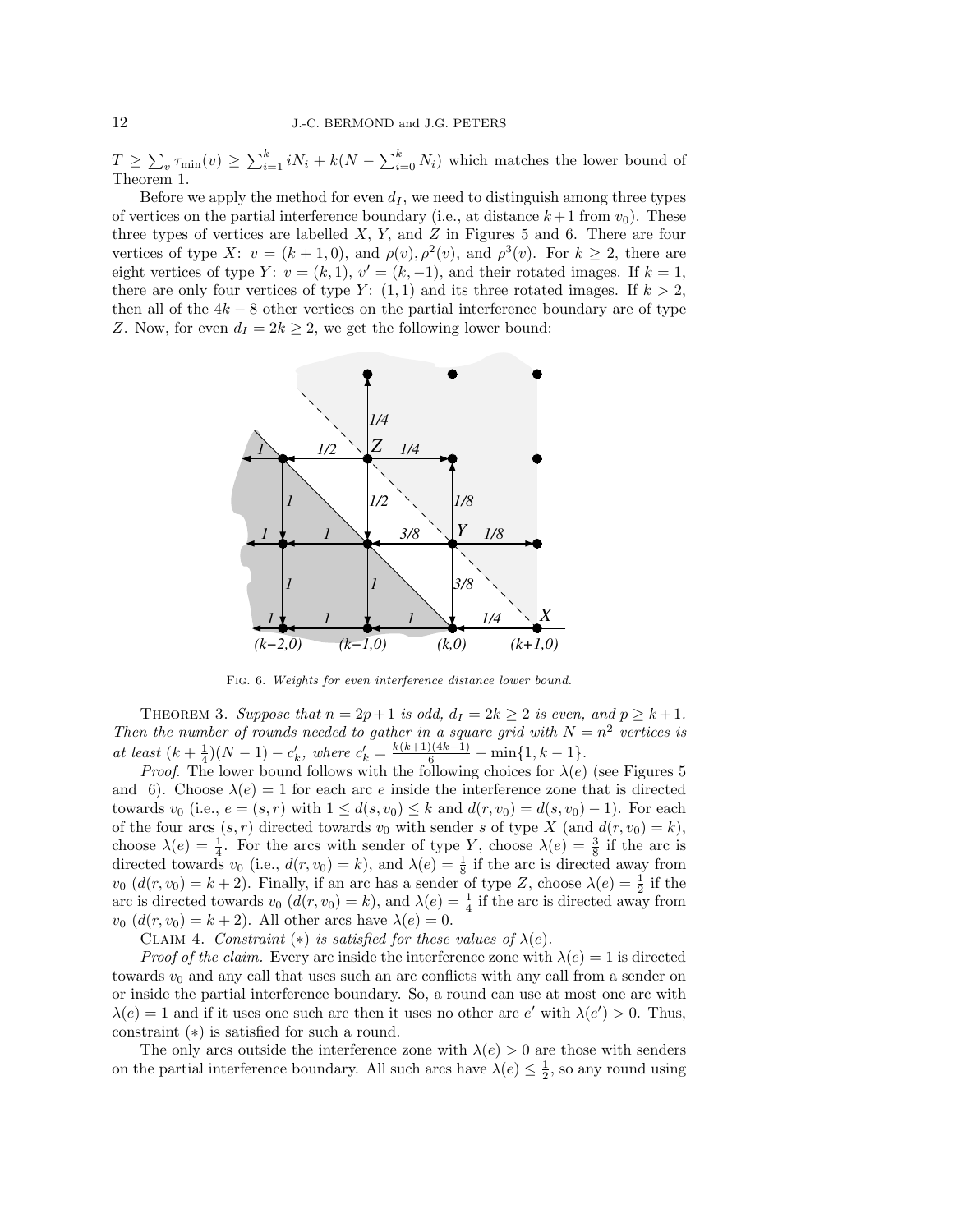at most two such arcs satisfies constraint (∗). If a round uses three or more such arcs, we can assume, without loss of generality, that one arc has a sender in the upper right quadrant, that is  $s = (x, k + 1 - x)$  with  $1 \le x \le k + 1$ . The other cases are obtained by rotations.

We now compute the distance between  $s$  and another sender  $s'$  according to which group s ′ belongs:

- Group 1: If  $s' = (x', k + 1 x')$  with  $0 \le x' \le k + 1$ , then  $d(s, s') = 2|x x'|$ .
- Group 2: If  $s' = (x', -(k+1-x'))$  with  $1 \le x' \le k$ , then  $d(s, s') = |x x'| +$  $2k + 2 - x - x'$ .
- Group 3: If  $s' = (-x', k+1-x')$  with  $1 \le x' \le k$ , then  $d(s, s') = x+x'+|x-x'|$ .
- Group 4: If  $s' = (-x', -(k+1-x'))$  with  $0 \le x' \le k+1$ , then  $d(s, s') = 2k+2$ . Case 1: s is of type Z, so  $2 \leq x \leq k-1$ .

If  $d(s, s') < 2k$  then any call with sender s' interferes with every call with sender s. So the only other possible senders on the partial interference boundary are  $s'$  in Group 2 with  $x' = 1$ , that is  $s' = (1, -k)$ , or s' in Group 3 with  $x' = k$ , that is  $s' = (-k, 1)$ , or s' in Group 4. Note that if  $s' = (1, -k)$  or  $s' = (-k, 1)$ , then  $(s, r)$ must be directed away from  $v_0$  to avoid interference with  $(s', r')$ , so  $\lambda(s, r) = \frac{1}{4}$ . A round containing  $(s, r)$  contains at most two other arcs  $(s', r')$  and  $(s'', r'')$  as follows:

- $(s', r')$  with  $s' = (1, -k)$  (so  $\lambda(s, r) = \frac{1}{4}$ ) and  $(s'', r'')$  with  $s'' = (-k, 1)$  or  $s'' = (-(k+1), 0)$  or  $s'' = (-k, -1)$ : in this case,  $\sum_{k=1}^{\infty} \lambda(e) \leq \frac{1}{4} + \frac{3}{8} + \frac{3}{8} = 1$ .
- $(s', r')$  with  $s' = (-k, 1)$  (so  $\lambda(s, r) = \frac{1}{4}$ ) and  $(s'', r'')$  with  $s'' = (-1, -k)$  or  $s'' = (1, -k)$  or  $s'' = (0, -(k+1))$ : in this case,  $\sum \lambda(e) \leq \frac{1}{4} + \frac{3}{8} + \frac{3}{8} = 1$ .
- $s' = (-(k+1), 0)$  and  $s'' = (0, -(k+1))$  are the two senders of type X in Group 4: in this case,  $\sum \lambda(e) \leq \frac{1}{2} + \frac{1}{4} + \frac{1}{4} = 1$ .

In summary, if s is of type  $Z$ , constraint  $(*)$  is always satisfied.

Case 2: All the arcs in the round have senders of types  $X$  and  $Y$ .

We can have at most one such arc per region, so there are at most four such arcs in a round. If all arcs satisfy  $\lambda(e) \leq \frac{1}{4}$ , we are done. So, it remains to deal with the case where at least one arc has  $\lambda(s,r) = \frac{3}{8}$  which implies that s is of type Y and  $(s, r)$  is directed towards  $v_0$ . Without loss of generality, suppose that  $s = (k, 1)$ . Then  $s' = (1, -k), s' = (1, k),$  and  $s' = (0, k + 1)$  cannot be senders because they interfere with  $(s, r)$ .

Suppose that there is a sender s' in region  $R_N$ . Then  $s' = (-1, k)$ , and  $(s', r')$  is directed away from  $v_0$ , so  $\lambda(s', r') = \frac{1}{8}$ . Furthermore, the only other possible senders are  $s'' = (-k, -1)$ ,  $s'' = (-1, -k)$ , and  $s'' = (0, -(k+1))$ , and at most one such arc can be included without causing interference, so  $\sum \lambda(e) \leq \frac{3}{8} + \frac{1}{8} + \frac{3}{8} < 1$ .

It remains to consider the case of two arcs of type  $X$  or  $Y$ , one in region  $R_S$  and one in region  $R_W$ . If the arc in region  $R_S$  is  $s' = (0, -(k+1))$ , then  $\lambda(s', r') = \frac{1}{4}$  and  $\sum \lambda(e) \leq \frac{3}{8} + \frac{1}{4} + \frac{3}{8} = 1$ . If it is  $s' = (-1, -k)$ , then  $s'' = (-k, 1)$  and one of the arcs  $(s', r')$  and  $(s'', r'')$  must be directed away from  $v_0$  to avoid interference between them, so  $\sum \lambda(e) \leq \frac{3}{8} + \frac{3}{8} + \frac{1}{8} < 1$ .

So, constraint (∗) is satisfied in all cases and the claim is proved.

 $\sum_{v} \tau_{\min}(v)$  where  $\tau_{\min}(v)$  is the minimum cost  $\sum_{e \in P(v)} \lambda(e)$  to move a message from To finish the proof of Theorem 3, it suffices to compute a lower bound on v

v to  $v_0$  along any dipath  $P(v)$ . If a vertex v is inside the interference zone, then  $d(v, v_0) = i \leq k$ , and any dipath from v to  $v_0$  uses at least i arcs with  $\lambda(e) = 1$ , so  $\tau_{\min}(v) \geq i$ . For a vertex v that is on or outside the partial interference boundary,  $d(v, v_0) \geq k+1$ , and any dipath from v to  $v_0$  uses at least k arcs inside the interference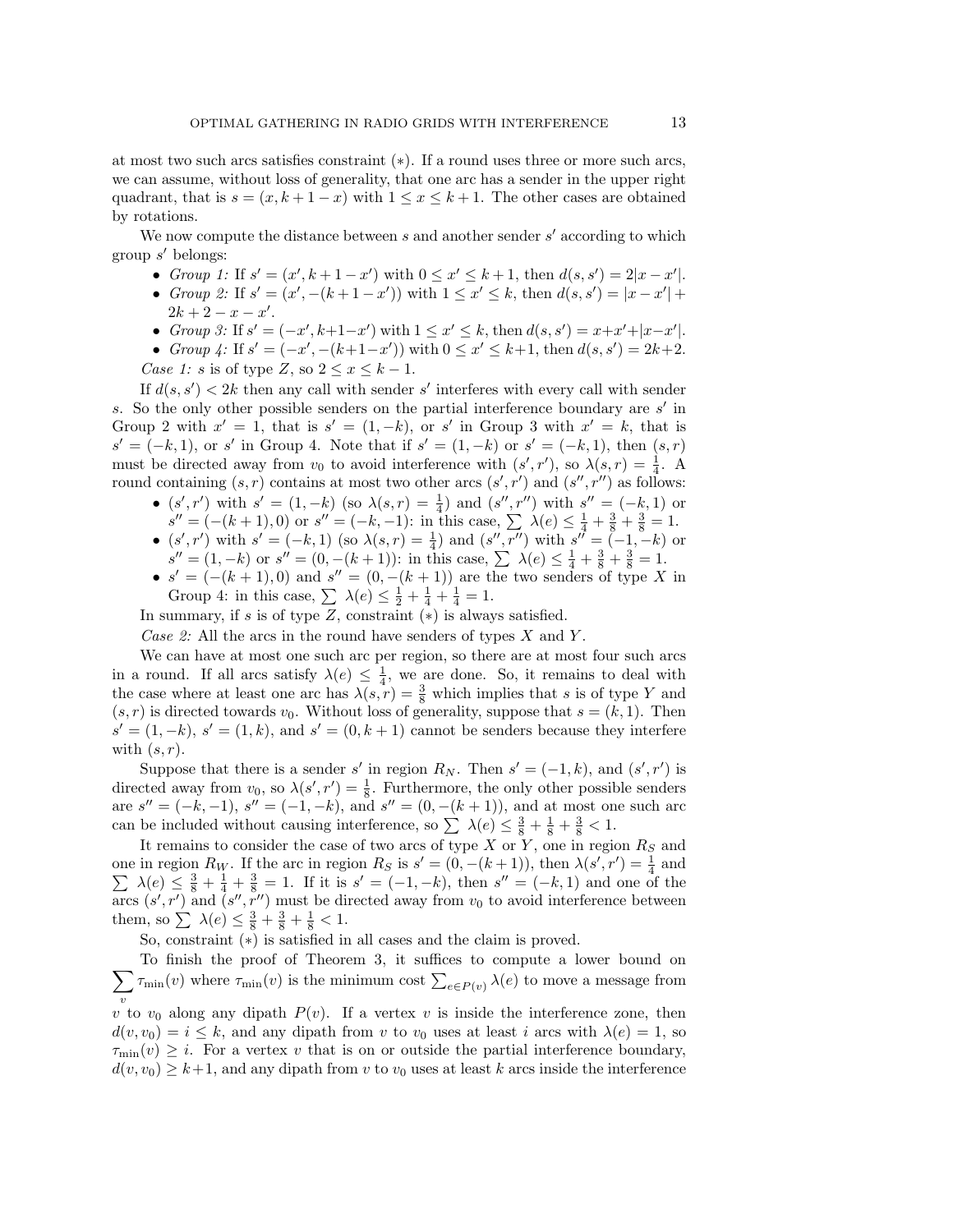zone with  $\lambda(e) = 1$  plus at least one additional arc from the partial interference boundary to the boundary of the interference zone (i.e., to a vertex at distance k from  $v_0$ ). If  $v$  is outside the partial interference boundary or is of type  $X$ , then the additional arc e has  $\lambda(e) \geq \frac{1}{4}$ , and  $\tau_{\min}(v) \geq k + \frac{1}{4}$ . If v is a type Y vertex, then either it uses an arc e towards  $v_0$  with  $\lambda(e) = \frac{3}{8}$  or it uses an arc away from  $v_0$  with  $\lambda(e) = \frac{1}{8}$  plus another arc e' with  $\lambda(e') \geq \frac{1}{4}$  to get to the boundary of the interference zone. In both cases,  $\tau_{\min}(v) \geq k + \frac{3}{8}$  for a vertex of type Y. If v is a type Z vertex, then either it uses an arc e towards  $v_0$  with  $\lambda(e) = \frac{1}{2}$  or it uses an arc away from  $v_0$  with  $\lambda(e) = \frac{1}{4}$  plus another arc e' with  $\lambda(e') \geq \frac{1}{4}$  to get to the boundary of the interference zone. In both cases,  $\tau_{\min}(v) \geq k + \frac{1}{2}$  for a vertex of type Z. Summing over all vertices and using  $(**)$ , we get the lower bound  $T \ge \sum_{v} \tau_{\min}(v) \ge \sum_{i=1}^{k} i N_i + (k + \frac{1}{4})(N - \sum_{i=0}^{k} N_i) + \frac{1}{8}|Y| + \frac{1}{4}|Z|,$ where  $|Y|$  and  $|Z|$  are the numbers of vertices of types Y and Z, respectively. If  $k \geq 2$ , then  $\frac{1}{8}|Y| + \frac{1}{4}|Z| = \frac{1}{8} \times 8 + \frac{1}{4} \times (4k - 8) = k - 1$ . If  $k = 1$ , then there are only four vertices of type Y and no vertices of type Z, so  $\frac{1}{8}|Y| + \frac{1}{4}|Z| =$  $\frac{1}{8} \times 4 + 0 = \frac{1}{2}$ . Since the number of rounds is an integer, the lower bound when  $k = 1$  is  $\sum_{i=1}^{k} iN_i + (k + \frac{1}{4})(N - \sum_{i=0}^{k} N_i) + 1$ . Putting the two bounds together gives a lower bound of  $\sum_{i=1}^{k} iN_i + (k + \frac{1}{4})(N - \sum_{i=0}^{k} N_i) + \min_{i} \{1, k - 1\}$ . Noting that  $N_i = 4i$  for  $1 \leq i \leq k$ , we get a lower bound of  $(k + \frac{1}{4})(N - 1) - c'_k$  where  $c'_k = \sum_{i=1}^k (k + \frac{1}{4} - i)N_i - \min\{1, k-1\} = (4k+1)\sum_{i=1}^k i - 4\sum_{i=1}^k i^2 - \min\{1, k-1\} =$  $\frac{k(k+1)(4k-1)}{6}$  – min{1, k – 1}.

THEOREM 5. Suppose that  $n = 2p + 1$  is odd,  $d_I = 2k \geq 2$  is even, and  $p \geq$  $k + 1$ . Then gathering in a square grid with  $N = n^2$  vertices can be completed in  $(k + \frac{1}{4})(N - 1) - c'_k$  rounds, where  $c'_k = \frac{k(k+1)(4k-1)}{6} - \min\{1, k-1\}$  and this is optimal.

*Proof.* The protocol for  $d_I$  even is similar to the odd case but there are several differences. Firstly, an extra round labelled  $\alpha$  is needed in each stage for the four arcs directed towards  $v_0$  from senders of type X. This is the only set of four compatible calls that can be used to transmit simultaneously to vertices on the boundary of the interference zone (see the examples in Figure 7). Secondly, we have to use dipaths that contain arcs that are directed away from the central vertex in some areas of the grid. We also have to deal with the  $4k + 4$  vertices on the partial interference boundary (dashed box) as special cases.

- (a) For all of the vertices outside the partial interference boundary, each stage consists of  $4k+1$  rounds labelled  $e_i, n_i, w_i, s_i$  with  $1 \leq i \leq k$ , and  $\alpha$ . Similarly to the odd case, four leaves of the gathering tree will become dormant at the end of each stage. Except for the addition of the rounds labelled  $\alpha$ , the gathering tree, the dipaths, and the labellings are the same as in the odd case for the vertices that satisfy  $|x| > k+1$  and  $|y| > k+1$  (i.e., vertices no closer to  $v_0$  than the boundary of the light grey square). The labels for the dipath  $P(x, y)$ , starting from  $v_0$  and working in the opposite direction to the dipath towards  $(x, y)$ , use the repeating pattern of  $2k +$ 2 labels:  $e_1, e_2, \ldots, e_k, \alpha, w_k, w_{k-1}, \ldots, w_1, s_1$ . Figure 7 shows the dipaths (solid arrows) and labels for  $v = (7, 7)$ ,  $k = 3$ , and  $d<sub>I</sub> = 2k = 6$ . When  $y < 0$ , the label  $s_1$  is replaced by  $n_1$  as it is in the odd case. Figure 7 shows the dipaths (dotted arrows) and labels for  $v' = (5, -4)$ ,  $k = 3$ , and  $d_I = 2k = 6$ .
- (b) For the vertices strictly inside the light grey square, but outside the partial interference boundary, (i.e.,  $|x| \leq k$ ,  $|y| \leq k$ , and  $|x|+|y| > k+1$ ), each stage consists of  $4k+1$  rounds, but the gathering tree differs from the odd case. For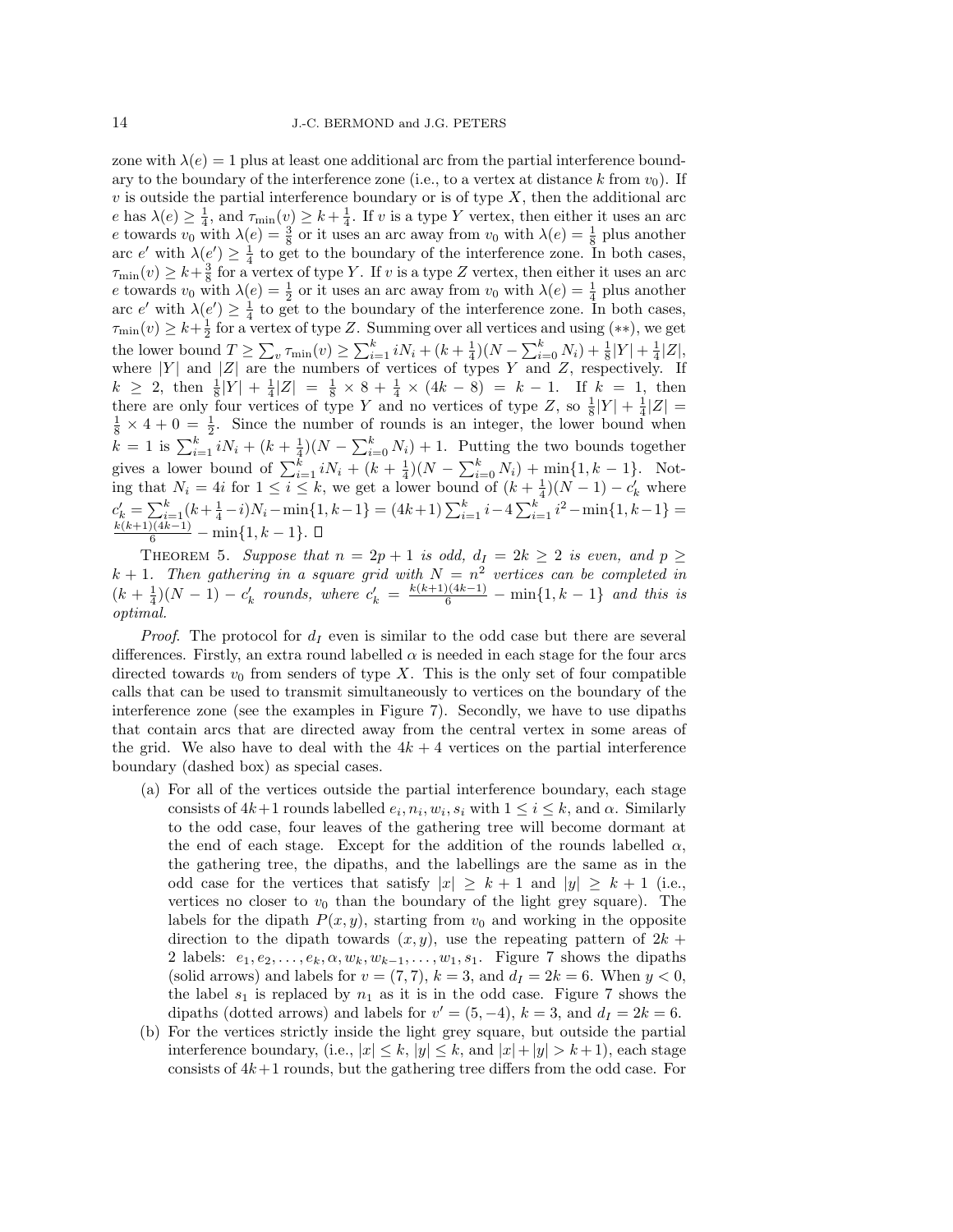

FIG. 7. Gathering stages for vertices outside the light grey square and  $d_I = 6$ .

region  $R_E$ , the tree contains horizontal arcs directed towards the vertical line  $x = k + 1$ . More precisely, for a vertex  $(x, y)$  in region  $R_E$  with  $y > 1$ ,  $P(x, y)$ consists of the  $k+1-x$  horizontal arcs  $((i, y), (i+1, y))$  for  $x \le i \le k$  followed by the y vertical arcs  $((k + 1, j), (k + 1, j - 1))$  for  $y \ge j > 0$ , and finally the k + 1 horizontal arcs  $((i, 0), (i - 1, 0)), 1 \leq i \leq k + 1$ . The length of  $P(x, y)$  is  $(k+1-x)+y+(k+1) \leq 2k+2$ . The dipaths for vertices  $(x, y)$  with  $y < -1$ are similar except the middle set of y vertical arcs is  $((k+1,j),(k+1,j+1)),$  $y \leq j < 0$ . Note that the first calls move information away from  $v_0$ , which is necessary to avoid interference.

The labels for the dipath  $P(x, y)$ , starting from  $v_0$  and working in the opposite direction to the dipath towards  $(x, y)$ , use the repeating pattern of labels:  $e_1, e_2, \ldots, e_k, \alpha, s_k, s_{k-1}, \ldots, s_{k+1-y}, w_{k+2-y}, \ldots, w_{2k+2-y-x}.$  According to this labelling, a call of the form  $((i,0), (i-1,0))$  is labelled  $e_i$ , a call of the form  $((k + 1, j), (k + 1, j - 1))$  is labelled  $s_{k+1-j}$ , and a call of the form  $((i, y), (i + 1, y))$  is labelled  $w_{2k+2-y-i}$ . The pattern is similar for vertices  $(x, y)$  with  $y < 0$  except the labels  $s_k, s_{k-1}, \ldots, s_{k+1-y}$  are replaced by  $n_k, n_{k-1}, \ldots, n_{k+1-y}.$ 

The labels for the three rotated dipaths,  $\rho(P)$ ,  $\rho^2(P)$ ,  $\rho^3(P)$ , are obtained using the same mapping  $\omega$  that was used for  $d_I$  odd: if arc e in  $P(x, y)$  is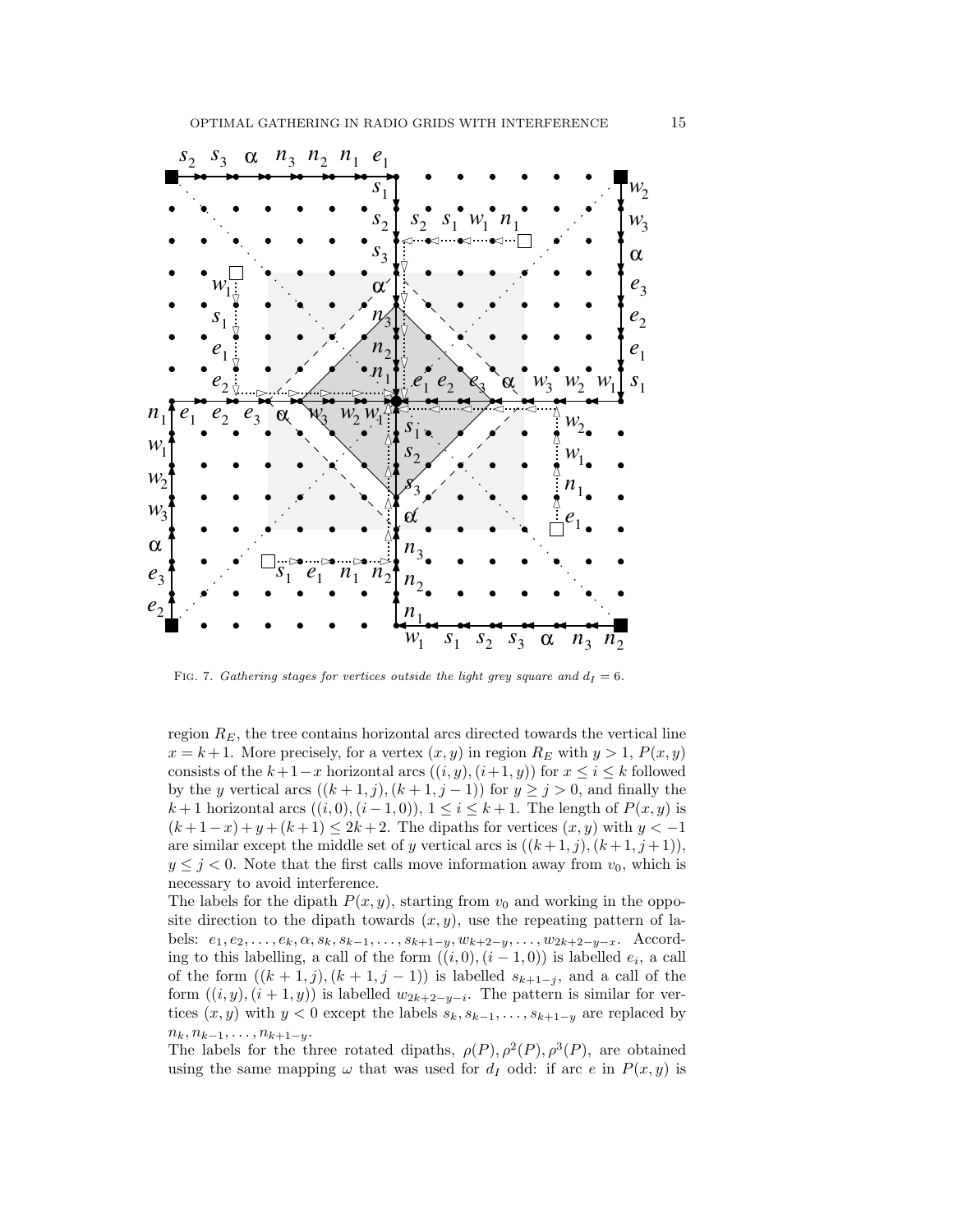labelled *l*, then arc  $\rho(e)$  in the rotated dipath  $\rho(P)$  is labelled  $\omega(l)$ . Figure 8 shows the dipaths and labels for  $v = (x, y) = (3, 3), k = 4$ , and  $d_I = 2k = 8$ .



FIG. 8. Gathering stage close to the interference zone for  $d_I = 8$ .

It remains to prove that any pair of calls that have the same label (so they are made in the same round) are compatible. If the label is  $\alpha$ , there is no interference as the four calls labelled  $\alpha$  are compatible. Now consider a call labelled  $e_i$  (the proofs for  $n_i, w_i$ , and  $s_i$  follow by applying  $\rho$  and  $\omega$ ). Three such calls are possible:  $(s, r)$  on P with  $s = (i, 0)$  and  $r = (i - 1, 0)$ ,  $(s', r')$ on  $\rho(P)$  with  $s' = (i - k - 1, k + 1)$  and  $r' = (i - k, k + 1)$ , and  $(s'', r'')$  on  $\rho^2(P)$  with  $s'' = (y + i - 2k - 2, -y)$  and  $r'' = (y + i - 2k - 3, -y)$ . We have  $d(s, r') = d(s', r) = i + k - i + k + 1 = 2k + 1, d(s'', r) = d(s, r'') - 2 =$  $2k+2-y-i+i-1+y=2k+1$ , and  $d(s',r'') = d(s'',r') = 2k+2-y$  $i + i - k + k + 1 + y = 2k + 3$ . In all of these cases the calls are compatible.

(c) Finally, we have to deal with calls sent from vertices on the partial interference boundary. First, assume that  $k \geq 2$ . We use four special rounds for the twelve vertices of types  $X$  and  $Y$ . The first round consists of the three calls  $((k+1, 0), (k, 0)), ((-1, k), (0, k)),$  and  $((-1, -k), (0, -k)),$  and the other three special rounds consist of calls obtained by rotations. After each special round, the messages of three vertices have arrived at the boundary of the interference zone and we use 3k rounds to move them to  $v_0$ . This gives a total of  $12(k+\frac{1}{4})+1$  rounds for these twelve vertices. Note that the special rounds exactly satisfy the lower bound constraint:  $\sum \lambda(e) = \frac{3}{8} + \frac{3}{8} + \frac{1}{4} = 1$ . If  $k > 2$ , then there are  $4k - 8$  vertices of type Z on the partial interference boundary, and their messages are sent two at a time to the boundary of the interference zone during special rounds. Any vertex  $(x, y)$  of type Z in region  $R_E$  or region  $R_N$  sends its message to its neighbour in the gathering tree and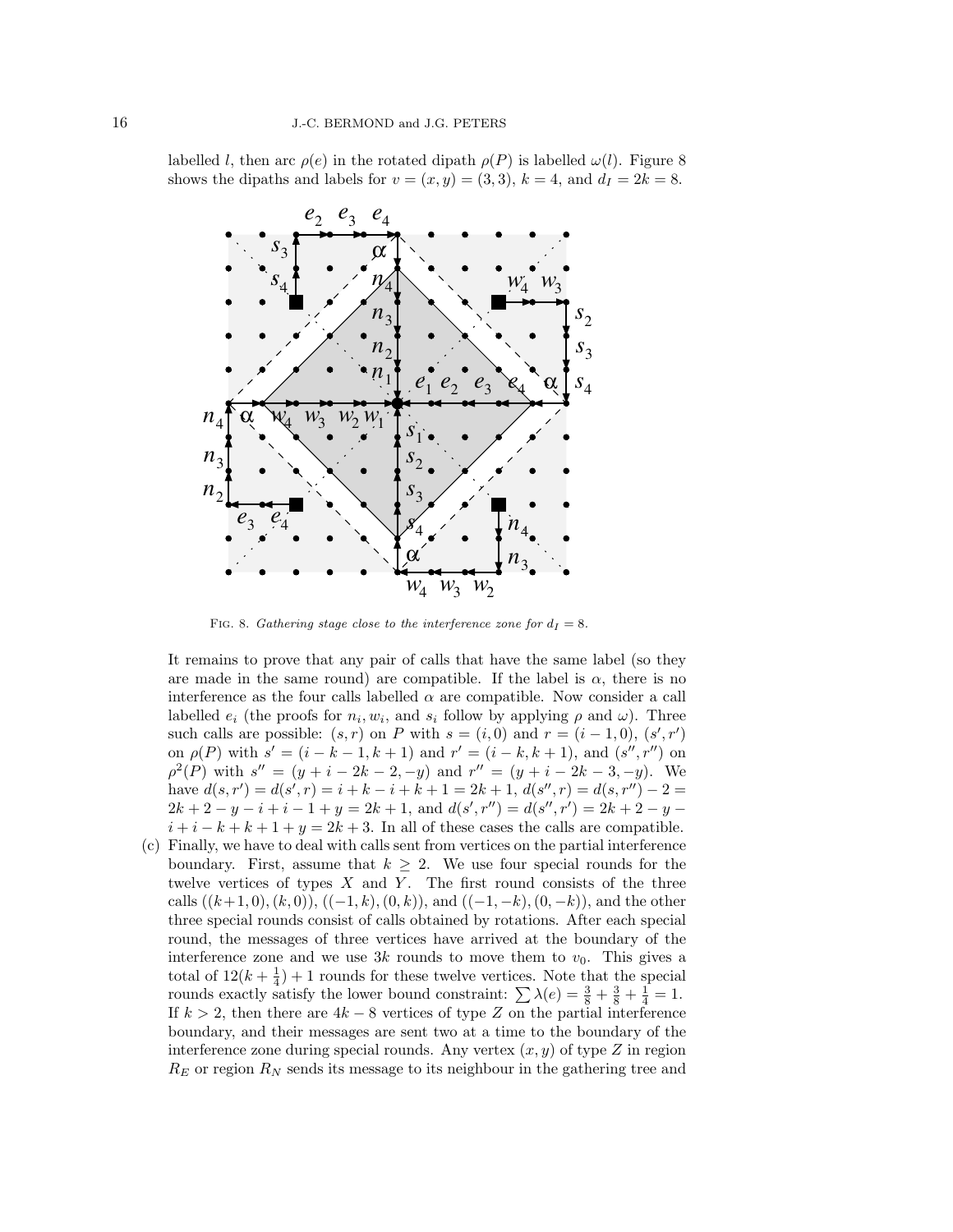$\rho^2(x,y) = (-x,-y)$  sends its message in the same round. For example,  $(x,y)$ with  $x > 1$  in region  $R_E$  uses the call  $((x, y), (x, y - 1))$  and  $(-x, -y)$  uses the call  $\rho^2((x,y),(x,y-1)) = ((-x,-y),(-x,-y+1))$ . Then 2k rounds are needed to move the two messages to  $v_0$ . (See Figure 5.) The total number of rounds for the  $4k - 8$  vertices of type Z is  $(k + \frac{1}{2})(4k - 8) = (k + \frac{1}{4})(4k - 8) +$  $k-2$  rounds. Note that the special rounds exactly satisfy the lower bound constraint:  $\sum \lambda(e) = \frac{1}{2} + \frac{1}{2} = 1.$ 

Altogether we need  $\sum_{i=1}^{k} i N_i$  rounds to move the messages of the vertices inside the interference zone to  $v_0$ ,  $(k+\frac{1}{4})N_{k+1} + k-1$  rounds for the vertices on the partial interference boundary, and  $(k+\frac{1}{4})(N-\sum_{i=0}^{k+1} N_i)$  rounds for the vertices outside of the partial interference boundary for a total of  $\sum_{i=1}^{k} iN_i + (k + \frac{1}{4})(N - \sum_{i=0}^{k} N_i) + k - 1$ .

If  $k = 1$ , then there are only four vertices of type Y (and none of type Z), so the special rounds for vertices of types  $X$  and  $Y$  are different. Three special rounds are needed for these eight vertices because  $\sum \tau_{\min}(v) \ge 4 \times \frac{3}{8} + 4 \times \frac{1}{4} = 2.5$ . For example, the four messages of the type  $X$  vertices can be sent to the boundary of the interference zone in one round, the messages of the type  $Y$  vertices can be sent two at a time in two rounds, and then  $8k = 8$  rounds are needed to move the messages to  $v_0$ . The total number of rounds for vertices on the partial interference boundary is therefore  $(k+\frac{1}{4})N_{k+1}+1$  instead of  $(k+\frac{1}{4})N_{k+1}+k-1$ . Putting the two bounds together gives an upper bound of  $\sum_{i=1}^{k} iN_i + (k + \frac{1}{4})(N - \sum_{i=0}^{k} N_i) + \min\{1, k - 1\}$ which matches the lower bound of Theorem 3.  $\square$ 

REMARK. Our results and proofs for square grids are also valid for grids with different shapes with the condition that when a vertex  $v$  has a message to send, then the vertices  $\rho(v)$ ,  $\rho^2(v)$ , and  $\rho^3(v)$  must also have messages to send. For example, the bounds and protocols are the same for the diamond-shaped grid consisting of the  $N = 2d^2 + 2d + 1$  vertices at distance at most d from  $v_0$ .

5. Hexagonal Grids. The hexagonal grid is similar to the grid except each vertex has degree six and it contains six axes denoted  $A, B, C, D, E$ , and F. In this section, we use  $\rho$  to denote a rotation of  $\frac{\pi}{3}$ , so  $B = \rho(A)$ ,  $C = \rho(B) = \rho^2(A)$ , and so on. Analogously to the grid, we define regions  $R_A, R_B, R_C, R_D, R_E$ , and  $R_F$ .  $R_A$ is the region centred around the  $A$  axis and between the dotted lines in Figures 9 and 10. Its positive part is above the  $A$  axis and its negative part is below.  $R_B$  is the region obtained by rotating region  $R_A$ :  $R_B = \rho(R_A)$ . Similarly,  $R_C = \rho(R_B)$ , and so on.

We define the interference zone to be the set of vertices at distance at most  $k$ from the central vertex  $v_0$ . For even  $d_I = 2k$ , the vertices at distance  $k + 1$  from  $v_0$ define the partial interference boundary and are of two types. The six type  $X$  vertices  $(X_A, X_B, X_C, X_D, X_E, X_F)$  in Figure 10) are the vertices at distance  $k+1$  from  $v_0$  on the axes. All other vertices at distance  $k + 1$  from  $v_0$  are of type Z. The number of vertices at distance exactly d from  $v_0$  is  $N_d = 6d$  for  $1 \le d \le k$ , and  $N_0 = 1$ .

Similarly to the square grids, the results and proofs for hexagonal grids in this section are valid with the condition that when a vertex  $v$  has a message to send, then the five vertices obtained by rotations must also have messages to send. For example, the bounds and protocols apply to the hexagon-shaped grid consisting of the  $N = 3d^2 + 3d + 1$  vertices at distance at most d from  $v_0$ .

THEOREM 6. Suppose that  $d_I = 2k - 1$  is odd and  $N \geq 3k^2 + 3k + 1$ . Then the number of rounds needed to gather in a hexagonal grid with N vertices is  $k(N-1)-h_k$ , where  $h_k = k(k+1)(k-1)$ .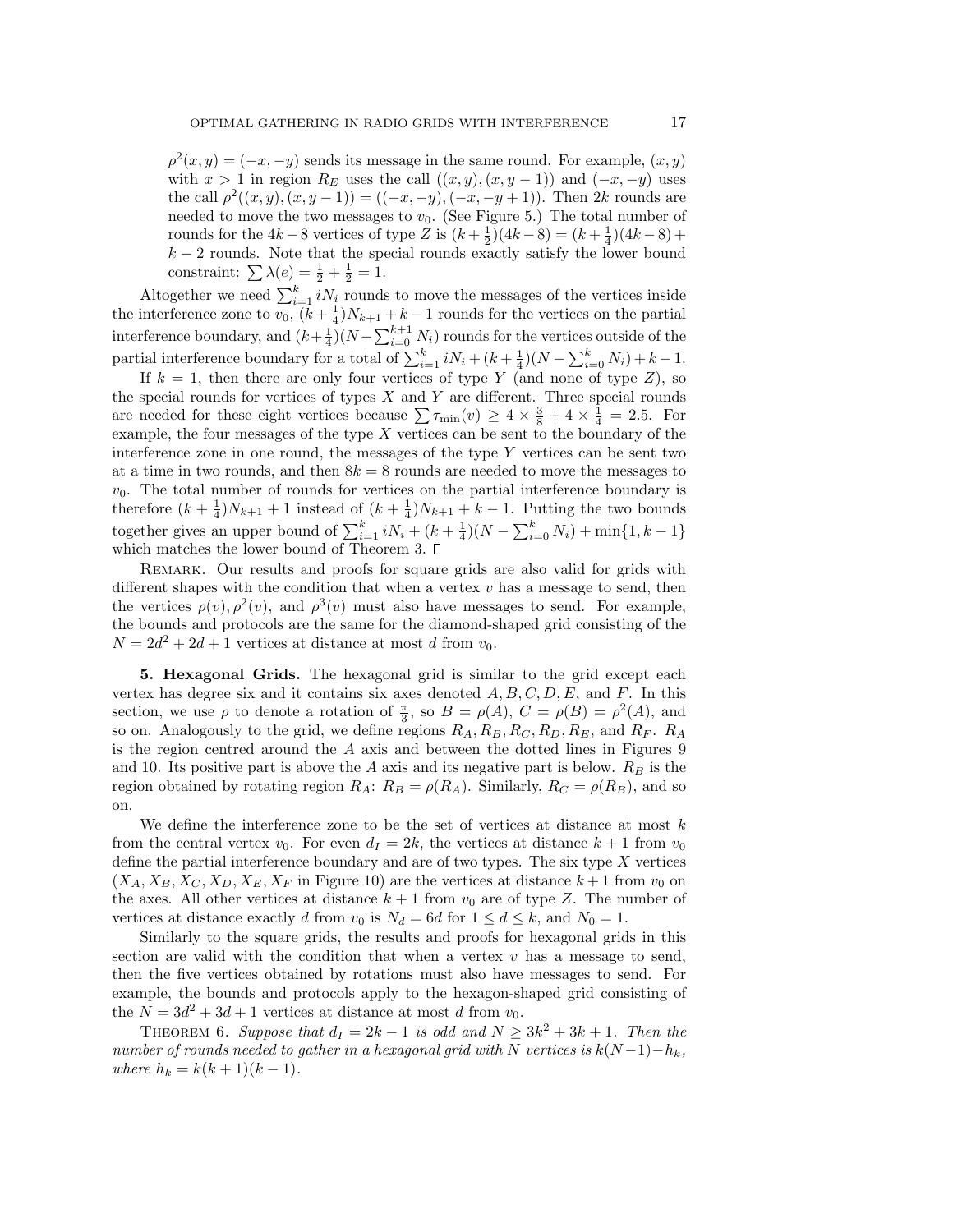

FIG. 9. Hexagonal gathering tree for odd  $d_I$ .

Proof. The proof is similar to the proof for the grid. We use the dual method to prove the lower bound. We choose  $\lambda(e) = 1$  for each arc e that is inside the interference zone and directed towards  $v_0$  and  $\lambda(e) = 0$  otherwise. Constraint (\*) is satisfied as a round contains at most one arc in the interference zone. For any vertex v at distance  $i, \tau_{\min}(v) = \min\{i, k\}$  because a shortest path uses  $\min\{i, k\}$  arcs in the interference zone. The total number of rounds is at least  $\sum_{i=1}^{k} iN_i + k(N - \sum_{i=0}^{k} N_i)$ and using  $N_d = 6d, 1 \leq d \leq k$  gives the bound in the statement of the theorem.

For the upper bound, we use the gathering tree shown in Figure 9. Let  $v$  be a vertex in the positive part of region  $R_A$  outside of the interference zone. We send the message of  $v$  along the dipath  $P$  containing arcs parallel to the  $B$  axis and then arcs on the  $A$  axis. We label the  $6k$  rounds of each stage with labels  $a_i, b_i, c_i, d_i, e_i, f_i, 1 \leq i \leq k$ . The labels for the dipath P between v and  $v_0$ , starting at  $v_0$  (i.e., in reverse order of their occurrence on P), are a repetition of the sequence of  $2k + 1$  labels:  $a_1, a_2, \ldots, a_k, e_k, e_{k-1}, \ldots, e_1, c_1$ . We define the dipaths for the regions  $R_B, R_C, R_D, R_E, R_F$  by rotations to be  $\rho(P), \rho^2(P), \rho^3(P), \rho^4(P), \rho^5(P)$ , respectively. If arc e is labelled  $\ell$ , we label arc  $\rho(e)$  with label  $\omega(\ell)$ , where  $\omega$  is the one-to-one mapping of labels such that  $\omega(a_i) = b_i$ ,  $\omega^2(a_i) = c_i$ ,  $\omega^3(a_i) = d_i$ ,  $\omega^4(a_i) = e_i$ ,  $\omega^5(a_i) = f_i$ . One can check that two arcs with the same label are non-interfering. The proof is easier than for the grid as P and  $\rho(P)$  use different labels, so an arc labelled  $a_i$  in P,  $i \geq 2$  only appears in  $\rho^2(P)$ , and the distance between senders is at least  $2k + 1$ . An arc labelled  $a_1$  in P can appear in both  $\rho^2(P)$  and  $\rho^4(P)$ , but all of the senders are at distance at least  $2k + 1$  from each other.

The proof for the negative part of region  $R_A$  is similar except that the dipath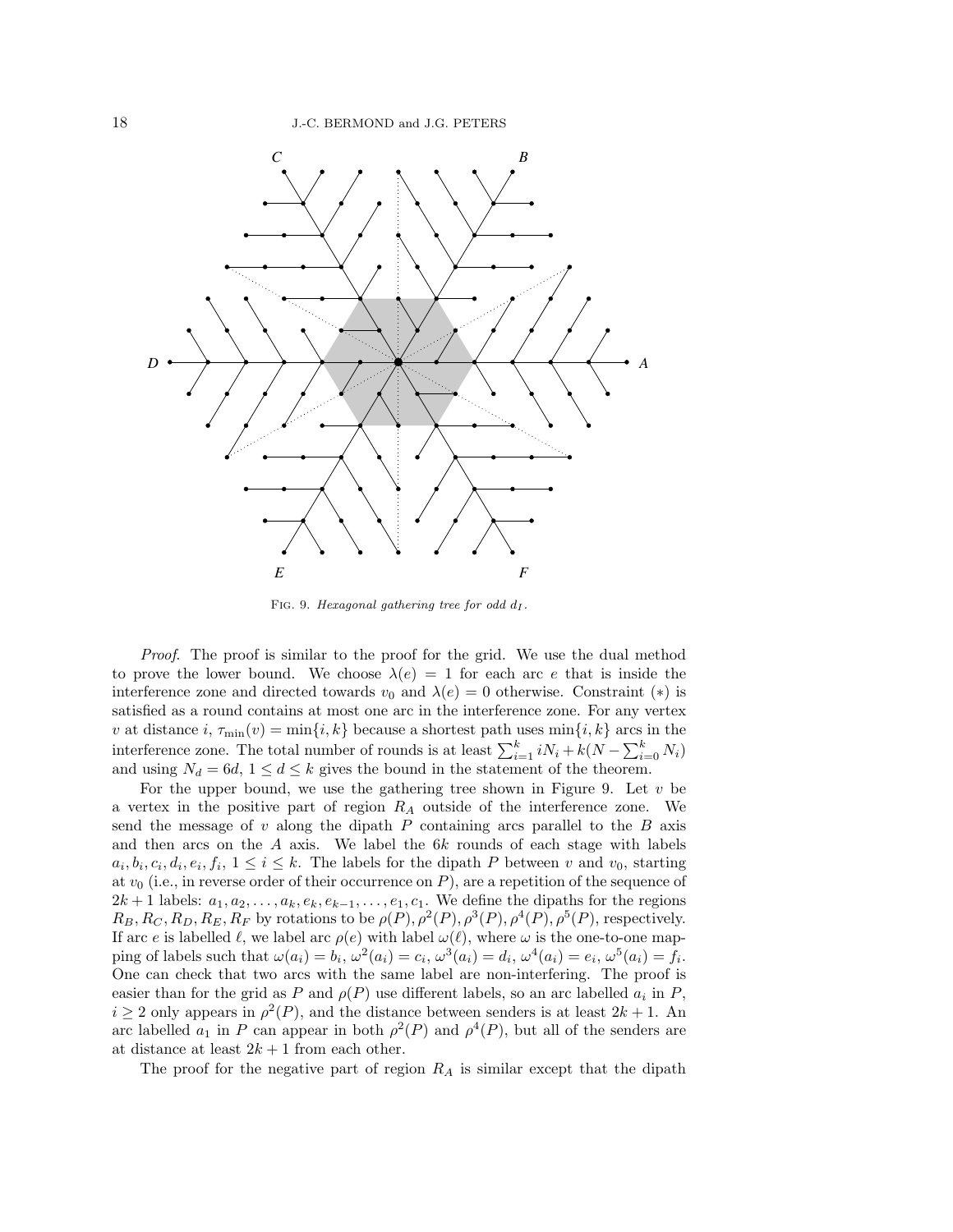

FIG. 10. Hexagonal gathering tree for  $d_I = 4$ .

uses arcs parallel to the  $F$  axis and then on the  $A$  axis, and the labels are repetitions of the sequence  $a_1, a_2, \ldots, a_k, c_k, c_{k-1}, \ldots, c_1, e_1$ .  $\Box$ 

THEOREM 7. Suppose that  $d_I = 2k$  is even and  $N \geq 3(2k+2)^2 + 3(2k+2)k + 1$ . Then the number of rounds needed to gather in a hexagonal grid with N vertices is  $(k+\frac{1}{3})(N-1) - h'_k$ , where  $h'_k = k^2(k+1) - k$ .

Proof.

The lower bound is proved using the following choices for  $\lambda(e)$ . Let  $\lambda(e) = 1$  for each arc e inside the interference zone that is directed towards  $v_0$ . For each of the six arcs  $(s, r)$  directed towards  $v_0$  with sender s of type X (and  $d(r, v_0) = k$ ), choose  $\lambda(e) = \frac{1}{3}$ . Finally, if an arc has a sender of type Z, choose  $\lambda(e) = \frac{1}{2}$  if the arc is directed towards  $v_0$   $(d(r, v_0) = k)$  and  $\lambda(e) = \frac{1}{6}$  if the arc is directed away from  $v_0$  $(d(r, v_0) = k + 2)$ . All other arcs have  $\lambda(e) = 0$ .

A proof similar to the proof for the grid can be used to verify that constraint  $(*)$ is satisfied for these values of  $\lambda(e)$ . The non-trivial cases are when a sender is on the partial interference boundary. If the sender is of type Z and between the A and B axes, then a compatible receiver in the interference zone can only be on the boundary of the interference zone between the  $D$  and  $E$  axes. So, a round can contain at most two arcs with  $\lambda(e) = \frac{1}{2}$ . If a round contains one arc e with  $\lambda(e) = \frac{1}{2}$ , then at most two arcs directed away from  $v_0$  with  $\lambda(e) = \frac{1}{6}$  are compatible with it. Finally, if a sender of type X transmits to a vertex closer to  $v_0$  (so the arc has weight  $\frac{1}{3}$ ), then there can be at most one more arc with weight  $\frac{1}{2}$  or two more arcs with weight  $\frac{1}{3}$ . As an example of the latter case, if  $X_A$ ,  $X_B$ , and  $X_C$  all transmit towards  $v_0$  simultaneously, then  $\sum \lambda(e) = 1$ .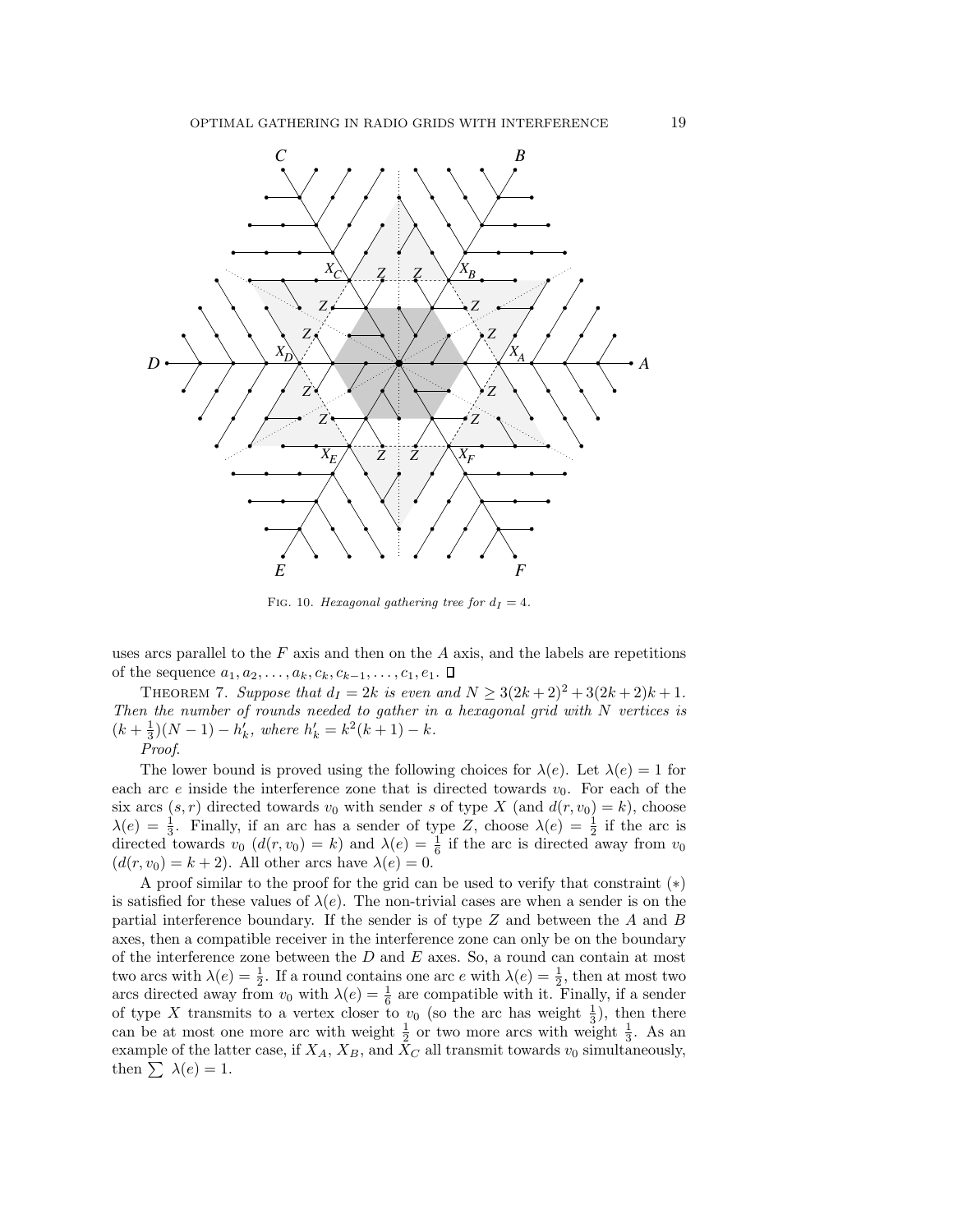To finish the proof of the lower bound, it suffices to compute  $\sum_{v} \tau_{\min}(v)$ . If a vertex v is inside the interference zone, then  $d(v, v_0) = i \leq k$ , and so  $\tau_{\min}(v) \geq i$ . If  $v$  is outside the partial interference boundary or is of type  $X$ , then any dipath from v to  $v_0$  uses at least k arcs inside the interference zone with  $\lambda(e) = 1$  plus at least one additional arc with  $\lambda(e) \geq \frac{1}{3}$ , so  $\tau_{\min}(v) \geq k + \frac{1}{3}$ . If v is of type Z, then any dipath from v to  $v_0$  uses at least k arcs inside the interference zone with  $\lambda(e) = 1$ and either it uses an arc e towards  $v_0$  with  $\lambda(e) = \frac{1}{2}$  or it uses an arc away from  $v_0$  with  $\lambda(e) = \frac{1}{6}$  plus another arc  $e'$  with  $\lambda(e') \geq \frac{1}{3}$  to get to the boundary of the by with  $\lambda(c) = \frac{1}{6}$  plus another are c with  $\lambda(c) \geq \frac{1}{3}$  to get to the boundary of the interference zone. In both cases,  $\tau_{min}(v) \geq k + \frac{1}{2}$  for a vertex of type Z. Summing up, we get  $\sum_{i=1}^{k} iN_i + (k + \frac{1}{3})(N - \sum_{i=0}^{k} N_i) + \frac{1}{6}|Z|$  rounds. Since  $|Z| = 6k$ , and  $N_i = 6i$ ,  $1 \leq i \leq k$ , we obtain the lower bound in the statement of the theorem.

The proof of the upper bound is also similar to the proof for the grid. We will use the gathering tree shown in Figure 10 with  $6k + 2$  labels:  $a_i, b_i, c_i, d_i, e_i, f_i, 1 \le i \le k$ as in the case of odd  $d_I$ , and two extra labels  $\alpha$  and  $\beta$ . The mapping  $\omega$  associated with  $\rho$  extends the mapping for odd  $d_I$  with the addition of  $\omega(\alpha) = \beta$  and  $\omega(\beta) = \alpha$ . The messages of vertices inside the interference zone are sent along shortest paths. A vertex at distance  $i \leq k$  from  $v_0$  uses i rounds matching the lower bound. The vertices of type X send their messages three at a time towards the interference zone during a round labelled  $\alpha$  (for  $X_A$ ,  $X_C$ , and  $X_E$ ) or  $\beta$  (for  $X_B$ ,  $X_D$ , and  $X_F$ ), and then each message needs k more rounds inside the interference zone to reach  $v_0$ . The vertices of type Z transmit their messages two at a time towards the interference zone during a round labelled  $\alpha$ . More precisely, a vertex v of type Z in region  $R_A$  uses a shortest path with labels (in reverse order of their occurrence on the dipath starting at  $v_0$ )  $a_1, a_2, \ldots, a_k, \alpha$ , and simultaneously the symmetric vertex  $\rho^3(v)$  in region  $R_D$  uses a shortest path with labels (starting at  $v_0$ )  $d_1, d_2, \ldots, d_k, \alpha$ . The dipaths for type Z vertices in other regions are obtained by rotations and most of the labels are obtained using the mapping  $\omega$ . The exception is that the first arc of each dipath is labelled  $\alpha$ (i.e., label  $\beta$  is not used). So, the cost for vertices of type Z matches the lower bound of  $k + \frac{1}{2}$ .

We need to match the lower bound of  $k + \frac{1}{3}$  for all other vertices. The protocol is straightforward for most of the vertices outside the partial interference boundary, but it is quite complicated for the vertices in the light grey triangles of Figure 10. Our discussion will focus on vertices inside the triangle bounded by the line segment joining  $X_A$  and  $X_B$ , the line segment parallel to the B axis starting from  $X_A$  in the direction away from  $v_0$ , and the line segment parallel to the A axis starting from  $X_B$ . The dipaths for vertices in the other light grey triangles are obtained by rotations and the labels are obtained using  $\omega$ . Figure 11 shows a detailed view.

Consider a vertex v in the light grey triangle in the positive part of region  $R_A$ . Figure 11 shows an example. Using the same idea as for the grid with even  $d_I$ , the first arcs of  $P(v)$  move information away from  $v_0$  to avoid interference. The natural approach would be to use  $P(v)$  and the five dipaths obtained from it by rotations during a stage of  $6k + 2$  rounds to deliver six messages to  $v_0$ . Unfortunately, this will not avoid all interference. Instead, we consider two consecutive stages with a total of  $12k + 4$  rounds to deliver twelve messages to  $v_0$  along twelve dipaths:  $P(v)$  and  $P(f(v))$  for a vertex  $f(v)$  to be defined below, and the ten dipaths obtained from  $P(v)$  and  $P(f(v))$  by rotations.

The dipath  $P(v)$  for a vertex v in the light grey triangle in the positive part of region  $R_A$  consists of three parts:

•  $\ell_1 > 0$  arcs from v to the boundary of the light grey triangle in the di-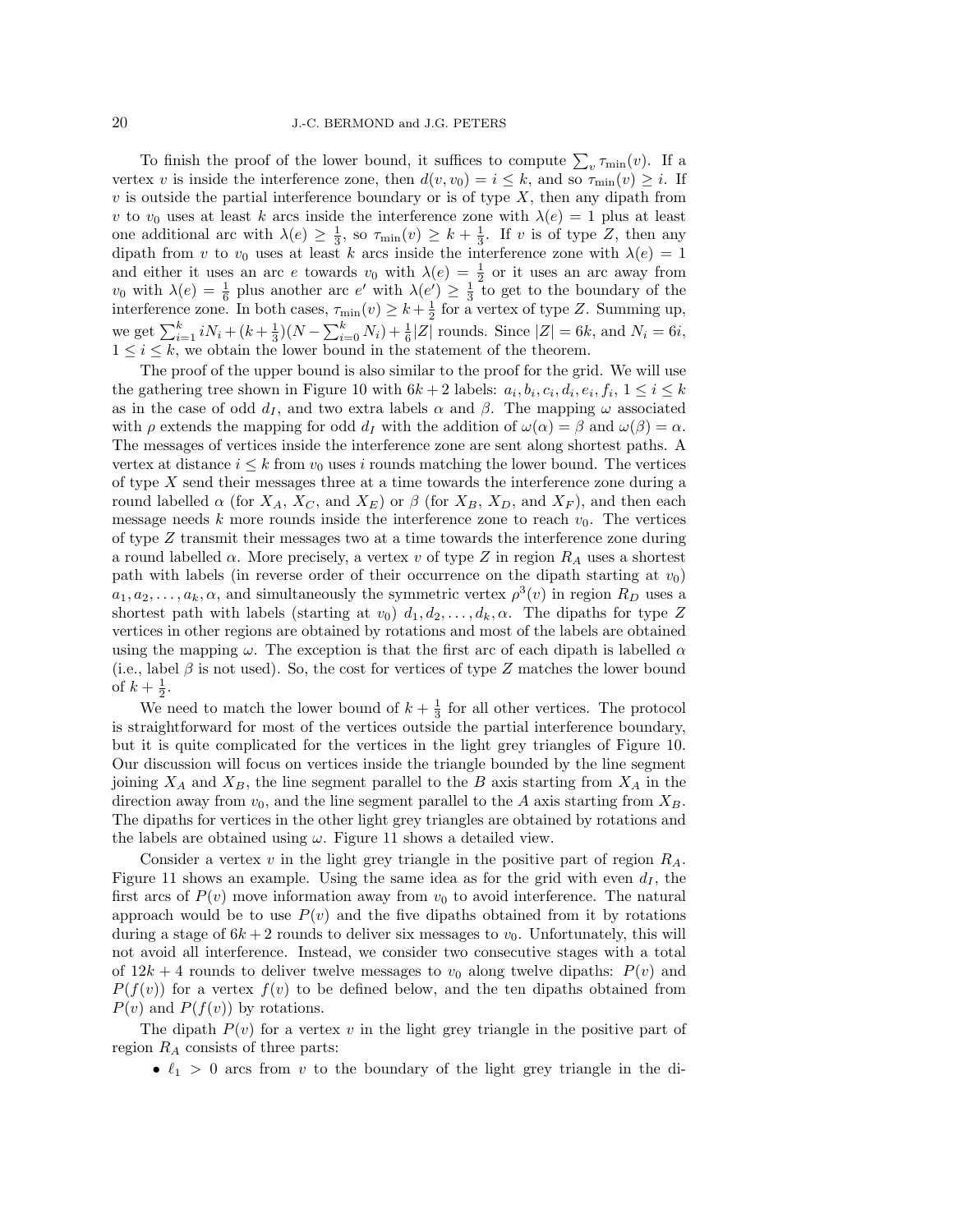

FIG. 11. Gathering stage for hexagonal grid with  $d_I = 14$ .

rection parallel to the A axis and away from  $v_0$ . The arcs are labelled  $d_k, d_{k-1}, \ldots, d_{k+1-\ell_1}.$ 

- $\ell_2 \geq 2$  arcs to  $X_A$  along the boundary of the triangle in the direction parallel to the B axis. The arcs are labelled  $e_{k+1-\ell_2}, \ldots, e_{k-1}, e_k$ . Note that  $\ell_1 + \ell_2 \leq$  $k + 1$  by the definition of the grey triangle.
- $k+1$  arcs along the A axis from  $X_A$  to  $v_0$  with labels  $\alpha, a_k, a_{k-1}, \ldots, a_1$ .

The values of  $\ell_1$  and  $\ell_2$  are determined by the location of v. Figure 11 shows an example with  $k = 7$ ,  $d_I = 2k = 14$ ,  $\ell_1 = 3$ , and  $\ell_2 = 5$ .

The vertex  $f(v)$  is defined by specifying the dipath  $P(f(v))$  starting from  $X_A$  and working in the direction away from  $v_0$  towards  $f(v)$ . The dipath consists of two parts:

- $\ell_2$  arcs from  $X_A$  along the A axis in the direction away from  $v_0$  labelled  $c_k, c_{k-1}, \ldots, c_{k+1-\ell_2}.$
- $\ell_1 1$  arcs in the direction away from  $v_0$  and parallel to the F axis labelled  $c_{k-\ell_2}, \ldots, c_{k-\ell_2-\ell_1+2}$ . For the last label,  $k-\ell_2-\ell_1+2 \geq 1$  because  $\ell_1+\ell_2 \leq$  $k+1$ .

Note that  $f(v)$  is in the negative part of region  $R_A$  and not in a light grey triangle. Furthermore, for any two vertices v and  $v'$ ,  $v \neq v'$  implies that  $f(v) \neq f(v')$ . Also note that our definition of  $f(v)$  requires that v is a leaf when  $f(v)$  is a leaf. (See Figure 11.)

Finally, let  $P(X_B)$  be the dipath going from  $X_B$  along the B axis to  $v_0$  with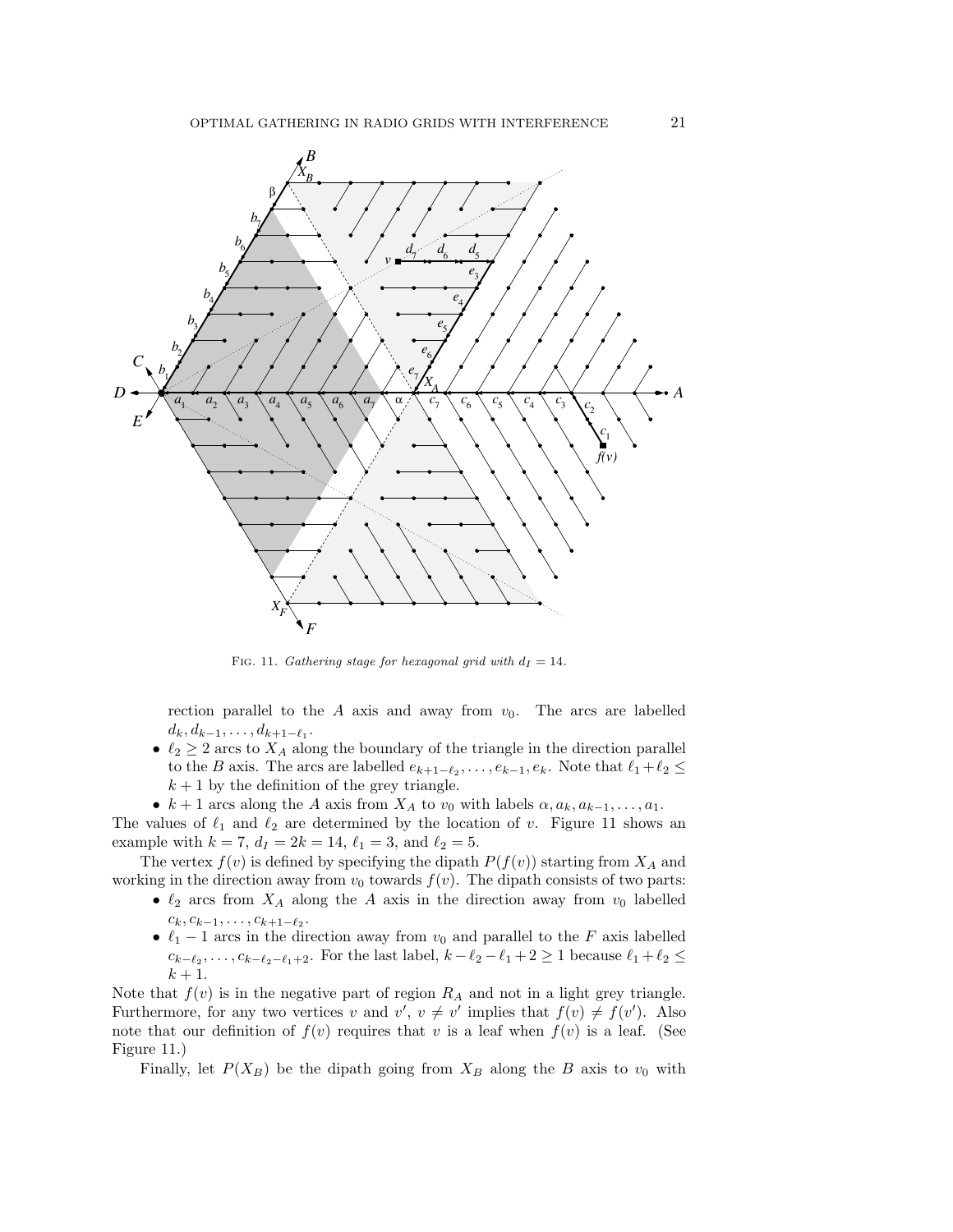labels  $\beta$ ,  $b_k$ ,  $b_{k-1}$ , ...,  $b_1$ .

We divide the  $12k + 4$  rounds into two stages of  $6k + 2$  rounds. During the first stage, we use the nine dipaths  $P(v)$ ,  $P(f(v))$ ,  $P(X_B)$  and their rotated images  $\rho^2(P(v)), \rho^2(P(f(v))), \rho^2(P(X_B)), \rho^4(P(v)), \rho^4(P(f(v))), \rho^4(P(X_B))$  labelled using the mapping  $\omega$ . One can check that no two arcs with the same label interfere. Furthermore, at the end of this stage, six messages have been received by  $v_0$ , and all of the vertices have one message except the six leaves v,  $\rho^2(v)$ ,  $\rho^4(v)$ ,  $f(v)$ ,  $\rho^2(f(v))$ ,  $\rho^4(f(v))$  which have no messages, the three vertices  $X_B, X_D = \rho^2(X_B), X_F = \rho^4(X_B)$ which also have no messages, and the three vertices  $X_A$ ,  $X_C = \rho^2(X_A)$ ,  $X_E = \rho^4(X_A)$ which now have two messages. In the second stage, we use the nine dipaths obtained by rotations from the nine dipaths of the first stage. At the end of the second stage,  $v_0$  will have received six new messages (so twelve messages at the end of the two stages), and all of the vertices will have exactly one message except the twelve leaves v,  $f(v)$ , and the ten vertices obtained from v and  $f(v)$  by rotations, which will have no messages and will become dormant. Indeed,  $X_A$ ,  $X_C$ , and  $X_E$  send one message and receive none during the second stage, and  $X_B$ ,  $X_D$ , and  $X_F$  send two messages and receive one. The rounds labelled  $\alpha$  and  $\beta$  are done last to ensure that  $X_B$ ,  $X_D$ , and  $X_F$  receive a message before they have to send it.

Finally, let  $v$  be in the positive part of region  $R_A$  and not inside a light grey triangle. When  $v$  becomes a leaf in the gathering tree and we decide to send its message, we first check whether v is a vertex of type  $f(u)$  for some u inside the light grey triangle in the negative part of region  $R_A$ . If it is, then we send its message and the message of the corresponding  $u$  as described above. Otherwise, we use a stage of  $6k + 2$  rounds to send the messages of the six leaves v and  $\rho^{j}(v)$ ,  $1 \leq j \leq 5$ . The dipath  $P(v)$  consists of the arcs parallel to the B axis from v to the A axis followed by the arcs along the A axis to  $v_0$ . The labels for  $P(v)$  starting from  $v_0$  and working towards v use the repeating pattern of  $2k + 2$  labels  $a_1, a_2, \ldots, a_k, \alpha, e_k, \ldots, e_1, c_1$ . The labels for the five rotated dipaths  $\rho^{j}(P(v))$ ,  $1 \leq j \leq 5$ , are obtained using the mapping  $\omega(l)$ .

The dipaths for vertices in the negative part of region  $R_A$  and their rotated images are similar to the dipaths for vertices in the positive part.  $\square$ 

6. Conclusions. In this paper, we determined the exact number of rounds to gather one message from each vertex into a central gateway vertex of a square grid with  $N = n^2$  vertices in a wireless radio network with interference constraints. The proof of the lower bound for the case of odd interference distance is straightforward. The matching upper bound is established by specifying an algorithm and proving its correctness. The proofs for the case of even interference distance are considerably more difficult. To prove the lower bound, we developed a new technique based on a relaxation of the problem and linear programming duality. The matching upper bound is proved with a sophisticated algorithm that uses the symmetry of the grid and non-shortest paths.

In a square grid with  $N = n^2$ ,  $v_0$  will be slightly off-centre if n is even. Minor modifications of the techniques described in this paper will work for  $n$  even, but it might not be possible to obtain matching upper and lower bounds due to the asymmetry. Similarly, if the grid is not square, then the techniques described in this paper will work as long as the grid is large enough to completely contain the interference zone and other regions that required special attention.rected

We generalized our results to hexagonal grids and again obtained matching lower and upper bounds. Hexagonal tilings of the plane are commonly used to assign fre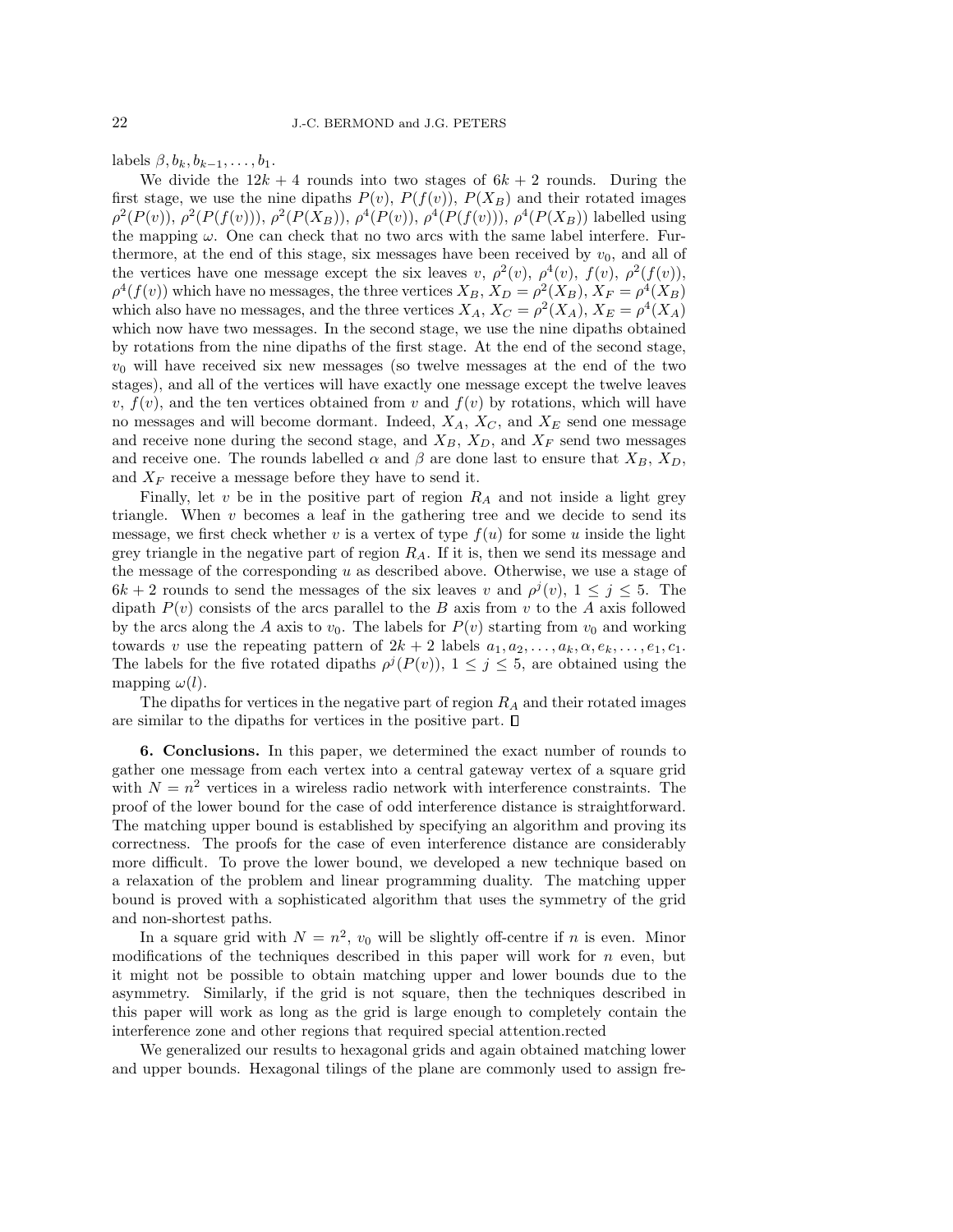quencies in cell phone networks because hexagons are good approximations to circles, and graph distance in hexagonal grids is a good approximation to Euclidean distance in the plane.

There are several possible generalizations of our work including the following:

- We have assumed that the gateway vertex is in the centre of a symmetrical square grid or hexagonal grid. Experience with the one-dimensional version of the problem [1] suggests that moving the gateway to a different location will make the problem more difficult.
- In practice, the communication graph is unlikely to be a perfect grid graph. It is more likely to be missing some vertices and edges. The techniques in this paper can provide bounds for such graphs, but the algorithms will require a different approach. An interesting problem for general communication graphs would be to identify the best location for the gateway vertex. Another generalization would be to allow multiple gateway vertices. In practice, this would likely involve the use of multiple communication frequencies. (We only used one frequency in this paper.)
- We have assumed that each vertex has one message to send. Our proofs can be easily extended if the number of messages outside the interference zone is balanced so that each vertex and its rotated images have exactly the same number of messages to transmit (which could be zero). In the bounds, N will be the total number of messages instead of the number of vertices, and the constant  $c_k$   $(c'_k, h_k, h'_k)$  will be different.
- An interesting variant would be to accommodate different levels of service; different customers could have different contracts with the service provider and would send and receive information at different rates.
- We have assumed that  $d_T = 1$ . This is a realistic assumption when the cost of the devices sold to consumers is to be minimized because inexpensive devices will have less sophisticated capabilities to handle interference. However,  $d_T >$ 1 merits further study. Some work in this direction appears in [2].

We believe that our new technique for proving lower bounds based on the relaxation of problem constraints and linear programming duality has significant potential for application to other problems.

**Acknowledgements.** We thank Jérôme Galtier of France Telecom for suggesting this problem to us, and Ralf Klasing, Nelson Morales, and Joseph Yu for helpful discussions.

### REFERENCES

- [1] J-C. BERMOND, R. CORREA, AND M.-L. Yu, Optimal gathering protocols on paths under interference constraints, Discrete Mathematics, 309 (2009), pp. 5574–5587.
- [2] J-C. BERMOND, J. GALTIER, R. KLASING, N. MORALES, AND S. PÉRENNES, Gathering in specific radio networks, in Huitièmes Rencontres Francophones sur les Aspects Algorithmiques des Télécommunications (AlgoTel'06), Trégastel, France, May 2006, pp. 85–88.
- [3]  $\_\_\_\_\$  Hardness and approximation of gathering in static radio networks, Parallel Processing Letters, 16 (2006), pp. 165–183.
- [4] J-C. BERMOND, L. GARGANO, S. PÉRENNES, A.A. RESCIGNO, AND U. VACCARO, Optimal time data gathering in wireless networks with omni-directional antennas, in SIROCCO 2011, vol. 6796 of Lecture Notes in Computer Science, Gdansk, Poland, June 2011, Springer-Verlag, pp. 306–317.
- [5] J-C. Bermond, L. Gargano, and A. A. Rescigno, Gathering with minimum completion time in sensor tree networks, JOIN, 11  $(2010)$ , pp. 1–33.
- [6] J. C. Bermond, N. Nisse, P. Reyes, and H. Rivano, Minimum delay data gathering in radio